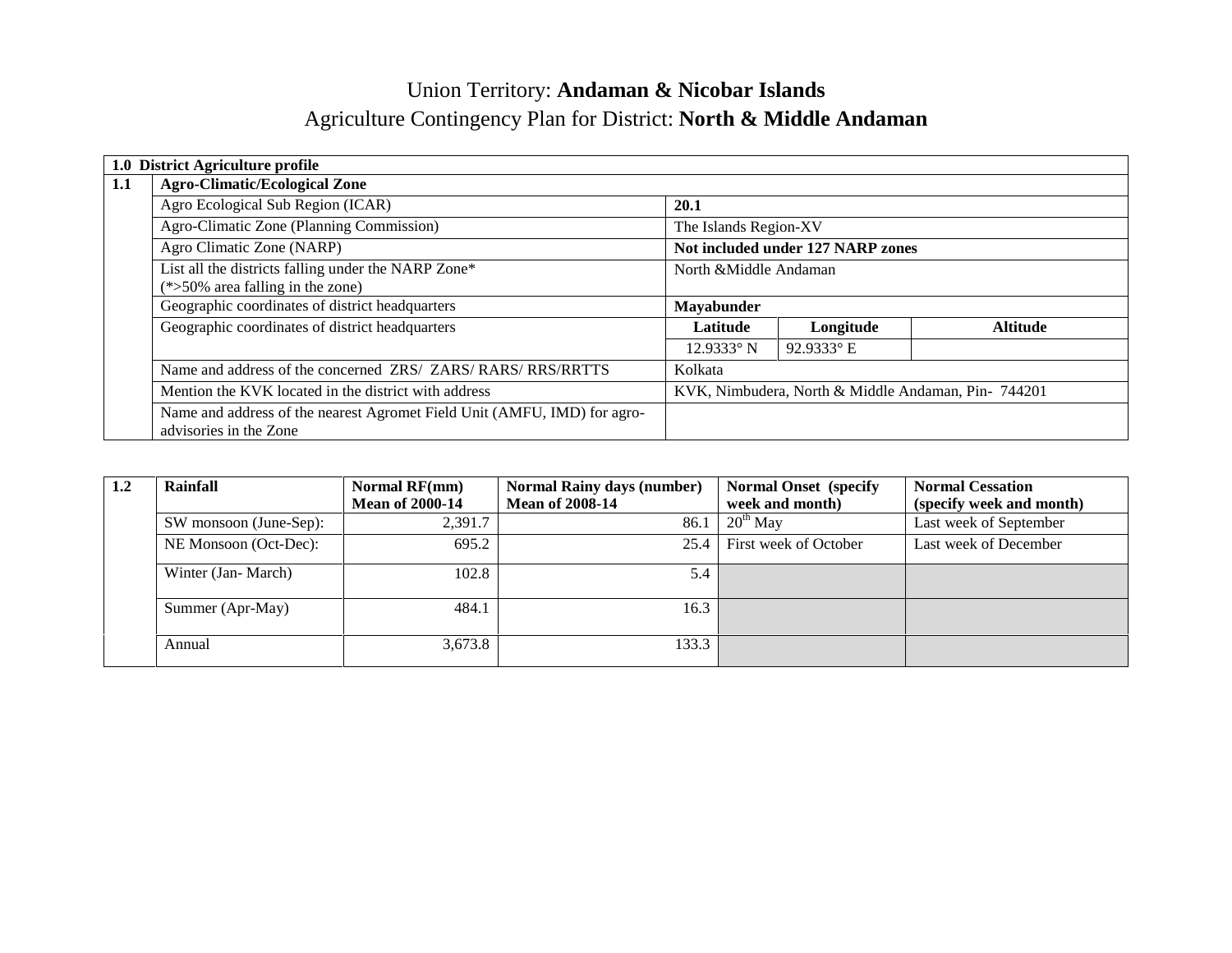| 1.3 | Land use<br>pattern of the<br>district (latest<br>statistics) | Geographical<br>Area | Cultivable<br>area | Forest<br>area | Land under<br>non-<br>agricultural use | Permanent<br>pastures | Cultivable<br>wasteland | Land<br>under<br>Misc.<br>tree<br>crops<br>and<br>groves | Barren and<br>uncultivable<br>land | Current<br>fallows | Other<br>fallows |
|-----|---------------------------------------------------------------|----------------------|--------------------|----------------|----------------------------------------|-----------------------|-------------------------|----------------------------------------------------------|------------------------------------|--------------------|------------------|
|     | Area (000ha)                                                  | 330.2                | 7.5                | 295.6          |                                        | -                     |                         | $\overline{\phantom{a}}$                                 | 7.6                                | 1.8                | 1.2              |

| 1.4 | Major Soils (common names like red<br>sandy loam deep soils (etc.)* | Area (000ha) | Percent $(\% )$ of total |
|-----|---------------------------------------------------------------------|--------------|--------------------------|
|     | Inceptisols (Orthrents)                                             | 11.1         | 28.39                    |
|     | Entisols (Orthrents)                                                | 11.5         | 29.37                    |
|     | Entisols (Fluvents)                                                 | 7.5          | 19.28                    |
|     | Inceptisols (Ochrepts)                                              | 7.8          | 19.90                    |
|     | Entisols (Aquents)                                                  | 0.7          | 1.91                     |
|     | Alfisols (ustalfs)                                                  | 0.5          | 1.15                     |

\* mention colour, depth and texture (heavy, light, sandy, loamy, clayey etc) and give vernacular name, if any, in brackets (data source: Soil Resource Maps of NBSS & LUP)

| 1.5 | <b>Agricultural land use</b><br>(Arable Crops) | Area (000ha) | Cropping intensity % |
|-----|------------------------------------------------|--------------|----------------------|
|     | Net sown area                                  | ت            | 19.5                 |
|     | Area sown more than once                       |              |                      |
|     | Gross cropped area                             | 9.0          |                      |

| 1.6 | <b>Irrigation</b>            |                                                           | Area (ha) |  |  |  |  |  |  |
|-----|------------------------------|-----------------------------------------------------------|-----------|--|--|--|--|--|--|
|     | Net irrigated area           | 1468.3 (area sown more than once)                         |           |  |  |  |  |  |  |
|     | Gross irrigated area         |                                                           | -         |  |  |  |  |  |  |
|     | Rainfed area                 |                                                           |           |  |  |  |  |  |  |
|     | <b>Sources of Irrigation</b> | Percentage of total irrigated area<br>Number<br>Area (ha) |           |  |  |  |  |  |  |
|     | Canals                       |                                                           |           |  |  |  |  |  |  |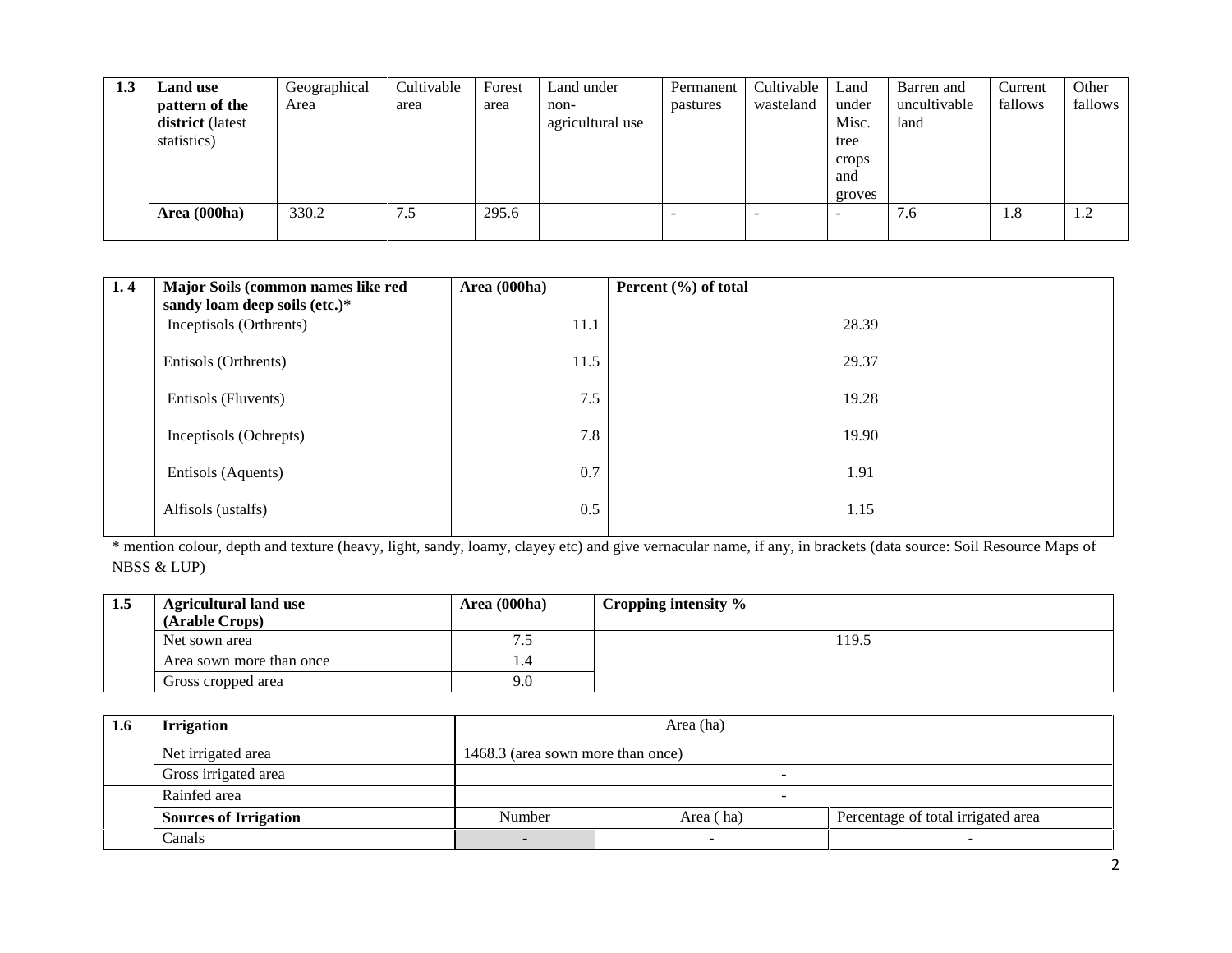| Tanks                                                                                                      |                                                                                                                                                                      |                          |                                                                                                   |  |  |  |  |  |
|------------------------------------------------------------------------------------------------------------|----------------------------------------------------------------------------------------------------------------------------------------------------------------------|--------------------------|---------------------------------------------------------------------------------------------------|--|--|--|--|--|
| Open wells                                                                                                 | 138                                                                                                                                                                  |                          |                                                                                                   |  |  |  |  |  |
| Bore wells                                                                                                 |                                                                                                                                                                      | $\overline{\phantom{a}}$ | $\overline{\phantom{a}}$                                                                          |  |  |  |  |  |
| Lift irrigation schemes                                                                                    |                                                                                                                                                                      |                          |                                                                                                   |  |  |  |  |  |
| Micro-irrigation                                                                                           |                                                                                                                                                                      |                          |                                                                                                   |  |  |  |  |  |
| Other sources (please specify) :ponds                                                                      | 725                                                                                                                                                                  |                          |                                                                                                   |  |  |  |  |  |
| <b>Total Irrigated Area</b>                                                                                |                                                                                                                                                                      |                          |                                                                                                   |  |  |  |  |  |
| Pump sets                                                                                                  | 720                                                                                                                                                                  |                          |                                                                                                   |  |  |  |  |  |
| No. of Tractors                                                                                            | 40                                                                                                                                                                   | -                        |                                                                                                   |  |  |  |  |  |
| Groundwater availability and use* (Data<br>source: State/Central Ground water<br><b>Department /Board)</b> | No. of blocks/<br>Tehsils                                                                                                                                            | $(\%)$ area              | Quality of water (specify the problem such<br>as high levels of arsenic, fluoride, saline<br>etc) |  |  |  |  |  |
| Over exploited                                                                                             | $\overline{\phantom{0}}$                                                                                                                                             | $\blacksquare$           |                                                                                                   |  |  |  |  |  |
| Critical                                                                                                   |                                                                                                                                                                      |                          |                                                                                                   |  |  |  |  |  |
| Semi-critical                                                                                              |                                                                                                                                                                      |                          |                                                                                                   |  |  |  |  |  |
| <b>Safe</b>                                                                                                | Safe                                                                                                                                                                 | 100                      |                                                                                                   |  |  |  |  |  |
| Wastewater availability and use                                                                            |                                                                                                                                                                      |                          |                                                                                                   |  |  |  |  |  |
| Ground water quality                                                                                       | Iron in few tube wells, and Salinity in few dug wells near coastal tracts (post-tsunami) and is of two<br>types: Ca-Mg-HCO <sub>2</sub> and Na-HCO <sub>2</sub> type |                          |                                                                                                   |  |  |  |  |  |

# **1.7 Area under major field crops & horticulture (as per latest figures) (Specify year: 2013-14) North & Middle Andaman**

| 1.7 | S. No.         | Major field crops |                          | Area (ha)                |                              |                          |                          |              |                          |                |  |  |
|-----|----------------|-------------------|--------------------------|--------------------------|------------------------------|--------------------------|--------------------------|--------------|--------------------------|----------------|--|--|
|     |                | cultivated        |                          | <b>Kharif</b>            |                              |                          | Rabi                     |              |                          |                |  |  |
|     |                |                   | <b>Irrigated</b>         | <b>Rainfed</b>           | <b>Total</b>                 | <b>Irrigated</b>         | Rainfed                  | <b>Total</b> | <b>Summer</b>            | Grand<br>total |  |  |
|     |                | Rice              | $\overline{a}$           | 7685.2                   | 7685.2                       | $\overline{\phantom{a}}$ | $\overline{\phantom{a}}$ | -            | $\sim$                   | 7685.2         |  |  |
|     | $\overline{2}$ | Greengram         | $\overline{\phantom{0}}$ | $\overline{\phantom{a}}$ | $\qquad \qquad \blacksquare$ | $\overline{\phantom{a}}$ | 305.1                    | 305.1        | -                        | 305.1          |  |  |
|     | 3.             | Blackgram         | $\overline{a}$           | $\overline{\phantom{0}}$ | $\qquad \qquad \blacksquare$ | $\overline{\phantom{a}}$ | 242.2                    | 242.2        | $\overline{\phantom{a}}$ | 242.2          |  |  |
|     | 4              | Sugarcane         | 201.0                    | $\overline{\phantom{0}}$ | 201.0                        | $\overline{\phantom{a}}$ | $\overline{\phantom{a}}$ | -            | $\overline{\phantom{a}}$ | 201.0          |  |  |
|     | 5              | Maize             |                          | $\overline{\phantom{a}}$ | $\overline{\phantom{0}}$     | $\overline{\phantom{a}}$ | 75.4                     | 75.4         | $\overline{\phantom{a}}$ | 75.4           |  |  |
|     | Others         | Sesamum           | 29.5                     | $\overline{\phantom{a}}$ | $\overline{\phantom{0}}$     | $\overline{\phantom{a}}$ | $\overline{\phantom{a}}$ | 29.5         | -                        | 29.5           |  |  |
|     | (specify)      | Root crops        | 453.57                   | $\overline{\phantom{a}}$ | 453.57                       | $\overline{\phantom{a}}$ | -                        | -            | $\overline{\phantom{a}}$ | 453.57         |  |  |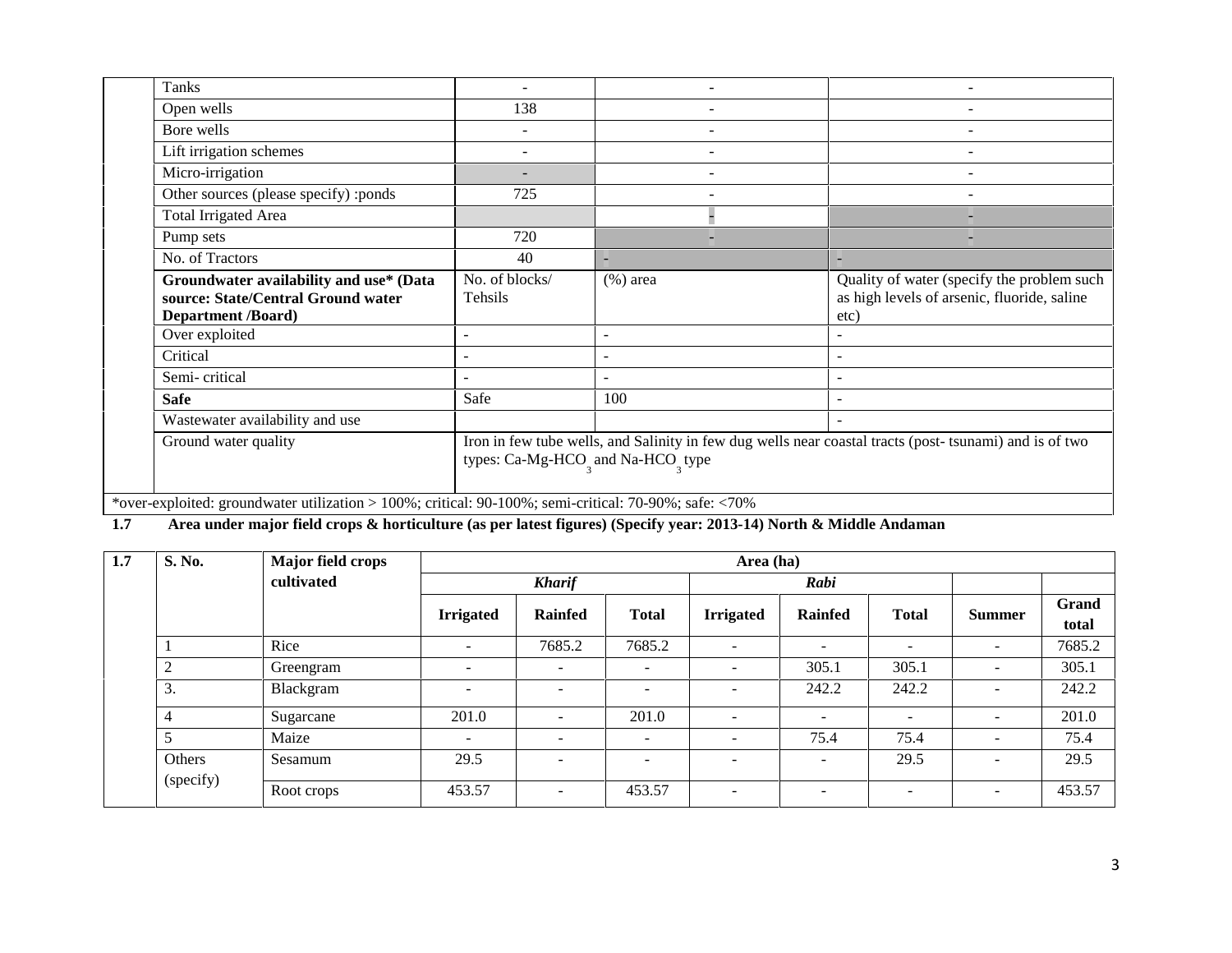| S. No.              | Horticulture crops -                      |                | Area (ha)        |                |
|---------------------|-------------------------------------------|----------------|------------------|----------------|
|                     | Fruits                                    | <b>Total</b>   | <b>Irrigated</b> | <b>Rainfed</b> |
| $\mathbf{1}$        | Banana                                    | 1343.5         | 1343.5           | $\blacksquare$ |
| $\mathfrak{2}$      | Mango                                     | 295.9          |                  | 295.9          |
| $\mathfrak{Z}$      | Citrus fruits                             | 277.8          | $\blacksquare$   | 277.8          |
| $\overline{4}$      | Sapota                                    | 172.0          | $\blacksquare$   | 172.0          |
| 5                   | Pineapple                                 | 37.6           | $\blacksquare$   | 37.6           |
| Others<br>(specify) | Others miscellaneous                      | 166.4          |                  | 166.4          |
|                     | Horticulture crops -<br><b>Vegetables</b> | <b>Total</b>   | <b>Irrigated</b> | Rainfed        |
| $\mathbf{1}$        | Chillies                                  | 206.3          | 206.3            |                |
| $\sqrt{2}$          | Sweet potato                              | 184.2          |                  | 184.2          |
| $\mathfrak{Z}$      | Tapioca                                   | 104.4          |                  | 104.4          |
| Others<br>(specify) |                                           |                |                  |                |
|                     | <b>Medicinal and Aromatic</b><br>crops    | <b>Total</b>   | <b>Irrigated</b> | <b>Rainfed</b> |
| 1                   |                                           |                |                  |                |
| Others<br>(specify) |                                           |                |                  |                |
|                     | <b>Plantation crops</b>                   | <b>Total</b>   | <b>Irrigated</b> | <b>Rainfed</b> |
| 1                   | Coconut                                   | 3685           |                  | 3685           |
| $\sqrt{2}$          | Areca nut                                 | 1165.4         |                  | 1165.4         |
| 3                   | Cashew nut                                | 131.2          |                  | 131.2          |
| $\overline{4}$      | Rubber                                    | 9.19           |                  | 9.19           |
| Others<br>(Specify) | Eg., industrial pulpwood<br>crops etc.    |                |                  |                |
|                     | <b>Fodder crops</b>                       | <b>Total</b>   | <b>Irrigated</b> | <b>Rainfed</b> |
| $\mathbf{1}$        |                                           | $\blacksquare$ |                  |                |
|                     | Total fodder crop area                    | $\overline{a}$ |                  |                |
|                     | Grazing land                              | Not available  |                  |                |
|                     | Sericulture etc                           | Nil            |                  |                |
|                     | Others (specify)                          |                |                  |                |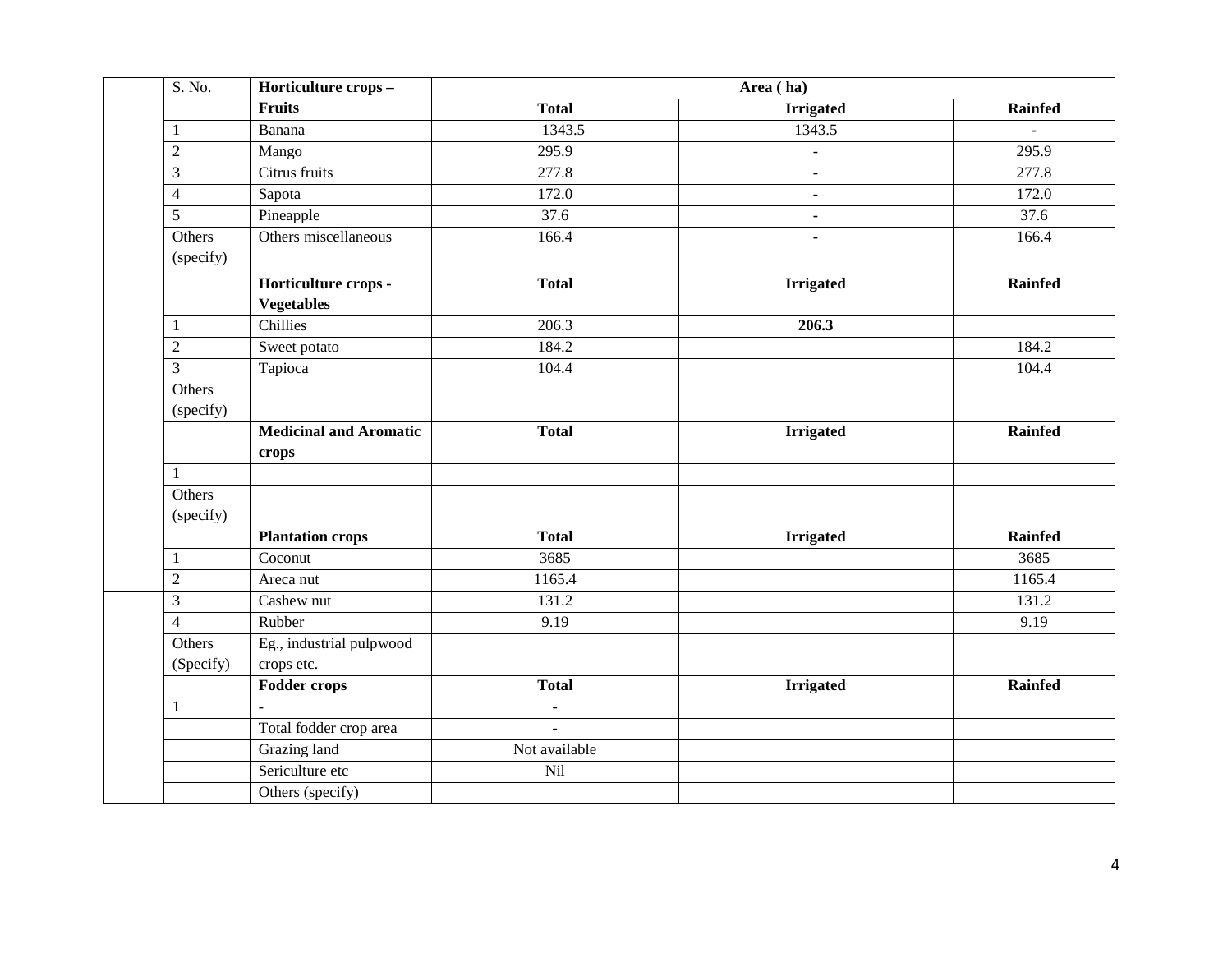| 1.8  | Livestock                                                              |                        | Male (ha)                    |                    | Female (ha)                              | Total (ha)                                             |                      |                                         |  |  |
|------|------------------------------------------------------------------------|------------------------|------------------------------|--------------------|------------------------------------------|--------------------------------------------------------|----------------------|-----------------------------------------|--|--|
|      | Non descriptive Cattle (local low yielding)<br>Improved cattle (Total) |                        | 11,571                       | 13,478             |                                          | 25,049                                                 |                      |                                         |  |  |
|      | Crossbred cattle                                                       |                        | 2,279                        | 5,017              |                                          |                                                        | 7,296                |                                         |  |  |
|      | Non descriptive Buffaloes (local low yielding) (Total)                 |                        | 3,768                        |                    | 3,081                                    |                                                        | 6849                 |                                         |  |  |
|      | <b>Descript Buffaloes</b><br>Goat<br>Sheep                             |                        |                              |                    |                                          |                                                        |                      |                                         |  |  |
|      |                                                                        |                        | 11,647                       |                    | 18,392                                   |                                                        | 30,039               |                                         |  |  |
|      |                                                                        |                        |                              |                    | $\overline{a}$                           |                                                        |                      |                                         |  |  |
|      | Others (Pig)                                                           |                        | 5,193                        |                    | 4,872                                    |                                                        | 10,065               |                                         |  |  |
|      | Commercial dairy farms (Number)                                        |                        |                              |                    |                                          |                                                        |                      |                                         |  |  |
| 1.9  | <b>Poultry</b>                                                         |                        | No. of farms                 |                    |                                          | <b>Total No. of birds</b>                              |                      |                                         |  |  |
|      | Commercial                                                             |                        | 67                           |                    |                                          | 408345                                                 |                      |                                         |  |  |
|      | Backyard                                                               |                        | Information not<br>available |                    |                                          |                                                        |                      |                                         |  |  |
| 1.10 | Fisheries (Data source: Chief Planning Officer)                        |                        |                              |                    |                                          |                                                        |                      |                                         |  |  |
|      | A. Capture                                                             |                        |                              |                    |                                          |                                                        |                      |                                         |  |  |
|      | i) Marine (Data Source: Fisheries<br>Department)                       | No. of fishermen       |                              | <b>Boats</b>       |                                          | <b>Nets</b>                                            |                      | <b>Storage</b><br>facilities            |  |  |
|      |                                                                        |                        | Mechanized                   | Non-<br>mechanized | Mechanized<br>(Trawl nets,<br>Gill nets) | Non-mechanized<br>(Shore Seines, Stake &<br>trap nets) |                      | (Ice<br>plants<br>etc.)                 |  |  |
|      |                                                                        |                        | $\Omega$                     | 544                | 851                                      | 2461                                                   |                      | Ice Plants:<br>4:<br>Cold<br>storage: 2 |  |  |
|      | ii) Inland (Data Source: Fisheries                                     | No. Farmer owned ponds |                              |                    | <b>No. of Reservoirs</b>                 |                                                        | No. of village tanks |                                         |  |  |
|      | Department)                                                            | 1404                   |                              | 1                  |                                          | $\blacksquare$                                         |                      |                                         |  |  |
|      | <b>B.</b> Culture                                                      |                        |                              |                    |                                          |                                                        |                      |                                         |  |  |
|      |                                                                        |                        |                              |                    | Water Spread Area (ha)                   |                                                        |                      | <b>Production (tons)</b>                |  |  |
|      | i) Brackish water (Data Source: MPEDA/Fisheries Department)            | $\omega$               |                              | $\mathbf{r}$       | $\mathbb{L}^{\mathbb{L}}$                |                                                        |                      |                                         |  |  |
|      | ii) Fresh water (Data Source: Fisheries Department)                    |                        |                              | 219.14             |                                          | 552                                                    | 121                  |                                         |  |  |
|      | <b>Others</b>                                                          |                        |                              |                    | $\mathbf{r}$                             | $\sim$                                                 |                      |                                         |  |  |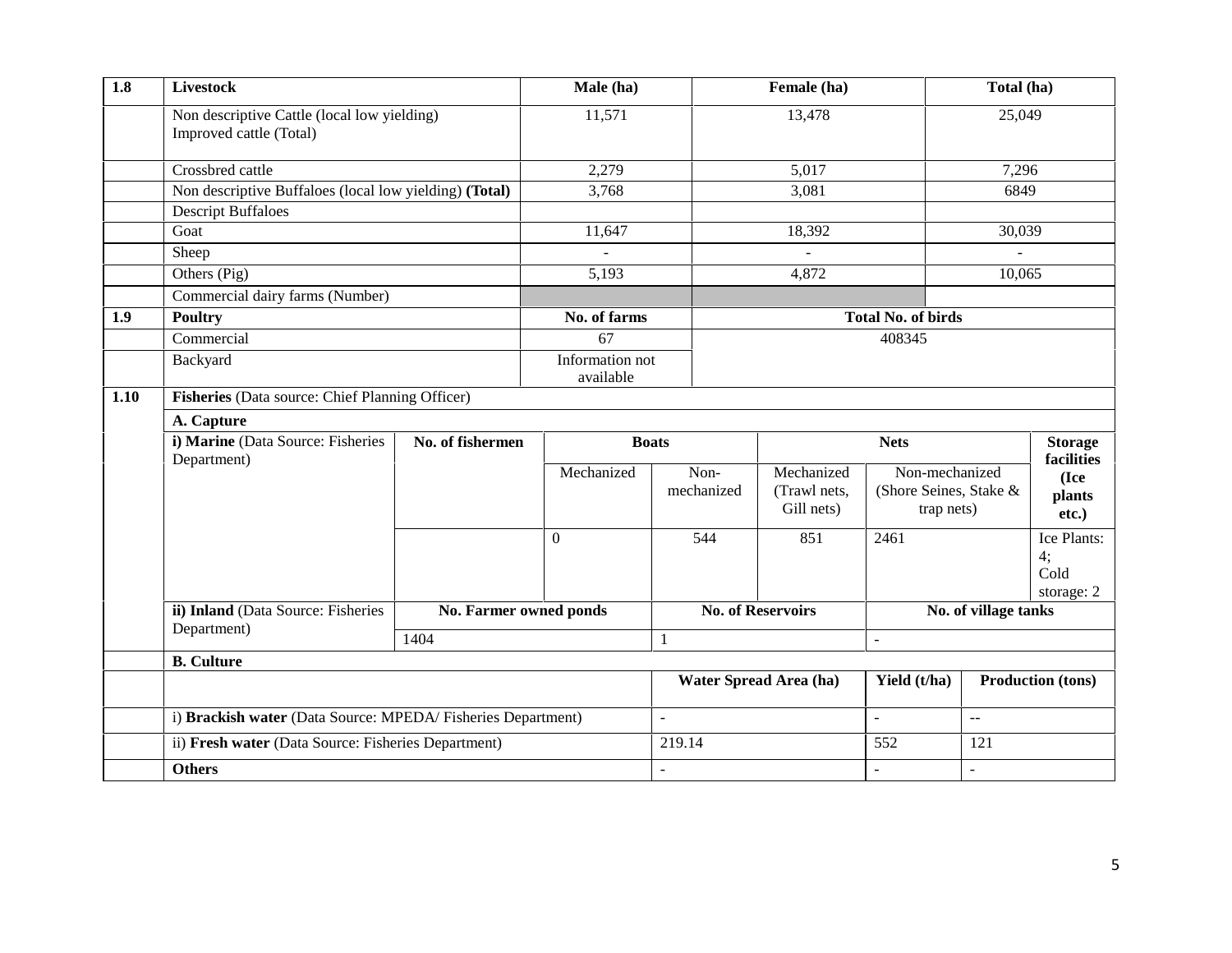## **1.11 Production and Productivity of major crops** (2013-14)

| 1.11          | Name of   | <b>Kharif</b>         |                                                                           |                              | Rabi                     |                           | <b>Summer</b>            |                           | <b>Total</b>            | <b>Crop</b>                              |
|---------------|-----------|-----------------------|---------------------------------------------------------------------------|------------------------------|--------------------------|---------------------------|--------------------------|---------------------------|-------------------------|------------------------------------------|
|               | crop      | Production<br>(t)     | Productivity<br>(kg/ha)                                                   | Production<br>(t)            | Productivity<br>(kg/ha)  | Product<br>ion<br>(000 t) | Productivity<br>(kg/ha)  | Production<br>(t)         | Productivity<br>(kg/ha) | residue<br><b>as</b><br>fodder<br>(tons) |
|               |           |                       | Major Field crops (Crops to be identified based on total acreage)         |                              |                          |                           |                          |                           |                         |                                          |
| Crop 1        | Paddy     | 23170.7               | 3015                                                                      |                              |                          |                           |                          | 23170.7                   | 3015                    | 34756                                    |
| Crop 2        | Greengram |                       |                                                                           | 131.28                       | 430.2                    |                           |                          | 131.28                    | 430.2                   | 656                                      |
| Crop 3        | Blackgram |                       |                                                                           | 111.86                       | 271.0                    |                           |                          | 111.86                    | 271.0                   | 559                                      |
| Crop 4        | Sugarcane | 4704.6                | 23406                                                                     |                              |                          |                           |                          | 4704.6                    | 23406                   | 1411                                     |
| Crop 5        | Sesame    | 6.29                  | 213                                                                       |                              |                          |                           |                          | 6.29                      | 213                     | $\overline{\phantom{a}}$                 |
| <b>Others</b> |           |                       |                                                                           |                              |                          |                           |                          |                           |                         |                                          |
|               |           |                       | Major Horticultural crops (Crops to be identified based on total acreage) |                              |                          |                           |                          |                           |                         |                                          |
| Crop 1        | Coconut   | $16.8 \text{ m}$ nuts | 4559 nuts                                                                 |                              |                          |                           |                          | 16.8 <sub>m</sub><br>nuts | 4559 nuts               |                                          |
| Crop 2        | Areca nut | 3509.9                | 3011.8                                                                    |                              |                          | $\overline{\phantom{a}}$  |                          | 3509.9                    | 3011.8                  |                                          |
| Crop 3        | Banana    | 9263.8                | 6895                                                                      | ٠                            |                          | $\overline{\phantom{a}}$  | $\blacksquare$           | 9263.8                    | 6895                    | $\overline{\phantom{a}}$                 |
| Crop 4        | Mango     | 3420.8                | 4249                                                                      | $\qquad \qquad \blacksquare$ | $\overline{\phantom{a}}$ | $\overline{\phantom{a}}$  | $\overline{\phantom{a}}$ | 3420.8                    | 4249                    | $\overline{\phantom{a}}$                 |
| Crop 5        | Citrus    | 705.0                 | 7870                                                                      | $\overline{\phantom{0}}$     |                          |                           |                          | 705.0                     | 7870                    | $\qquad \qquad \blacksquare$             |
| Others        |           |                       |                                                                           | $\overline{\phantom{0}}$     |                          | $\overline{\phantom{a}}$  | $\overline{\phantom{a}}$ |                           |                         |                                          |

| 1.12 | Sowing window for 5 major<br>field crops<br>(start and end of normal<br>sowing period) | Rice        | Greengram        | Blackgram        | Sugarcane | Maize                |
|------|----------------------------------------------------------------------------------------|-------------|------------------|------------------|-----------|----------------------|
|      | Kharif-Rainfed                                                                         | July-August |                  |                  | June-     |                      |
|      | Kharif-Irrigated                                                                       |             |                  | $- -$            |           |                      |
|      | Rabi-Rainfed                                                                           |             | December-January | December-January |           | December-<br>January |
|      | Rabi-Irrigated                                                                         |             |                  |                  |           |                      |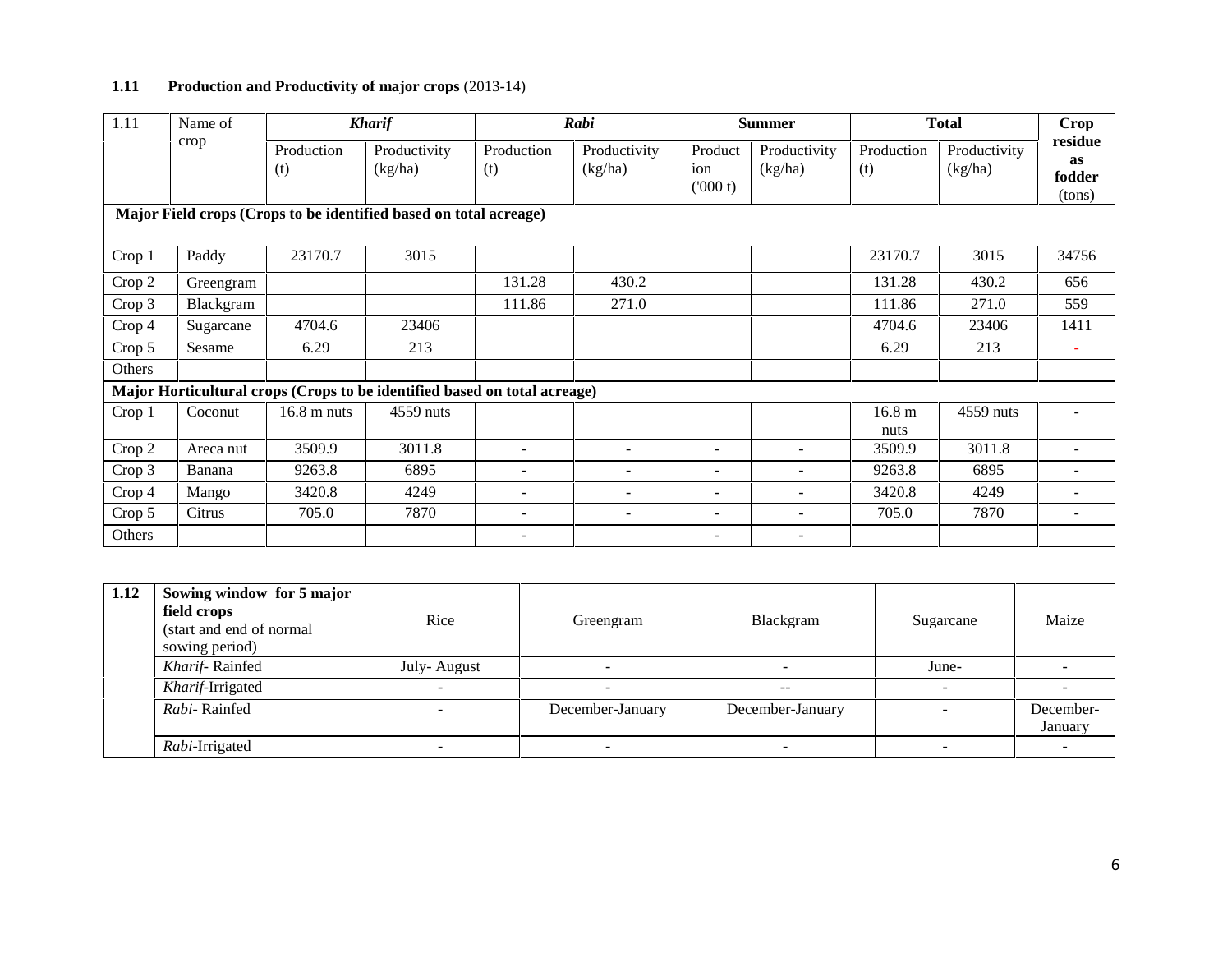| 1.13 | What is the major contingency the district is prone to? (Tick mark)                                                                                                                                                                                                                                                              | <b>Regular</b>           | <b>Occasional</b>        | <b>None</b> |
|------|----------------------------------------------------------------------------------------------------------------------------------------------------------------------------------------------------------------------------------------------------------------------------------------------------------------------------------|--------------------------|--------------------------|-------------|
|      | Drought (January-April/May i.e. during winter and summer season)                                                                                                                                                                                                                                                                 |                          |                          |             |
|      | Flood (low lying areas like valleys and coastal regions)                                                                                                                                                                                                                                                                         |                          |                          |             |
|      | Cyclone                                                                                                                                                                                                                                                                                                                          |                          |                          |             |
|      | Hail storm                                                                                                                                                                                                                                                                                                                       | $\overline{\phantom{a}}$ |                          |             |
|      | Heat wave                                                                                                                                                                                                                                                                                                                        |                          |                          |             |
|      | Cold wave                                                                                                                                                                                                                                                                                                                        | $\overline{\phantom{a}}$ |                          |             |
|      | Frost                                                                                                                                                                                                                                                                                                                            | $\overline{\phantom{a}}$ | $\overline{\phantom{a}}$ |             |
|      | Sea water intrusion (in valleys and coastal regions)                                                                                                                                                                                                                                                                             |                          |                          |             |
|      | Pests and disease outbreak (specify)                                                                                                                                                                                                                                                                                             |                          |                          |             |
|      | • Rice : BLB, SB; stem borers, leaf folder, sucking pests and rats:<br>• Pulse: Dry root rot<br>• Coconut & areca nut: bud rot, yellow leaf disease, leaf blight/spot and rhinoceros<br>beetle; rats<br>• Banana Bunchy Top Virus, leaf spot/blight<br>• Rhizome rot/ leaf blight of ginger and turmeric<br>• Pepper leaf blight |                          |                          |             |
|      | Others (specify)<br>Soil erosion on sloppy lands and runoff water loss and low water availability                                                                                                                                                                                                                                |                          |                          |             |

| 1.14 | <b>Include Digital maps of</b><br>the district for | Location map of district within State as Annexure I | Enclosed: Yes |
|------|----------------------------------------------------|-----------------------------------------------------|---------------|
|      |                                                    | Mean annual rainfall as Annexure 2                  | Enclosed: Yes |
|      |                                                    | Soil map as Annexure 3                              | Enclosed: Yes |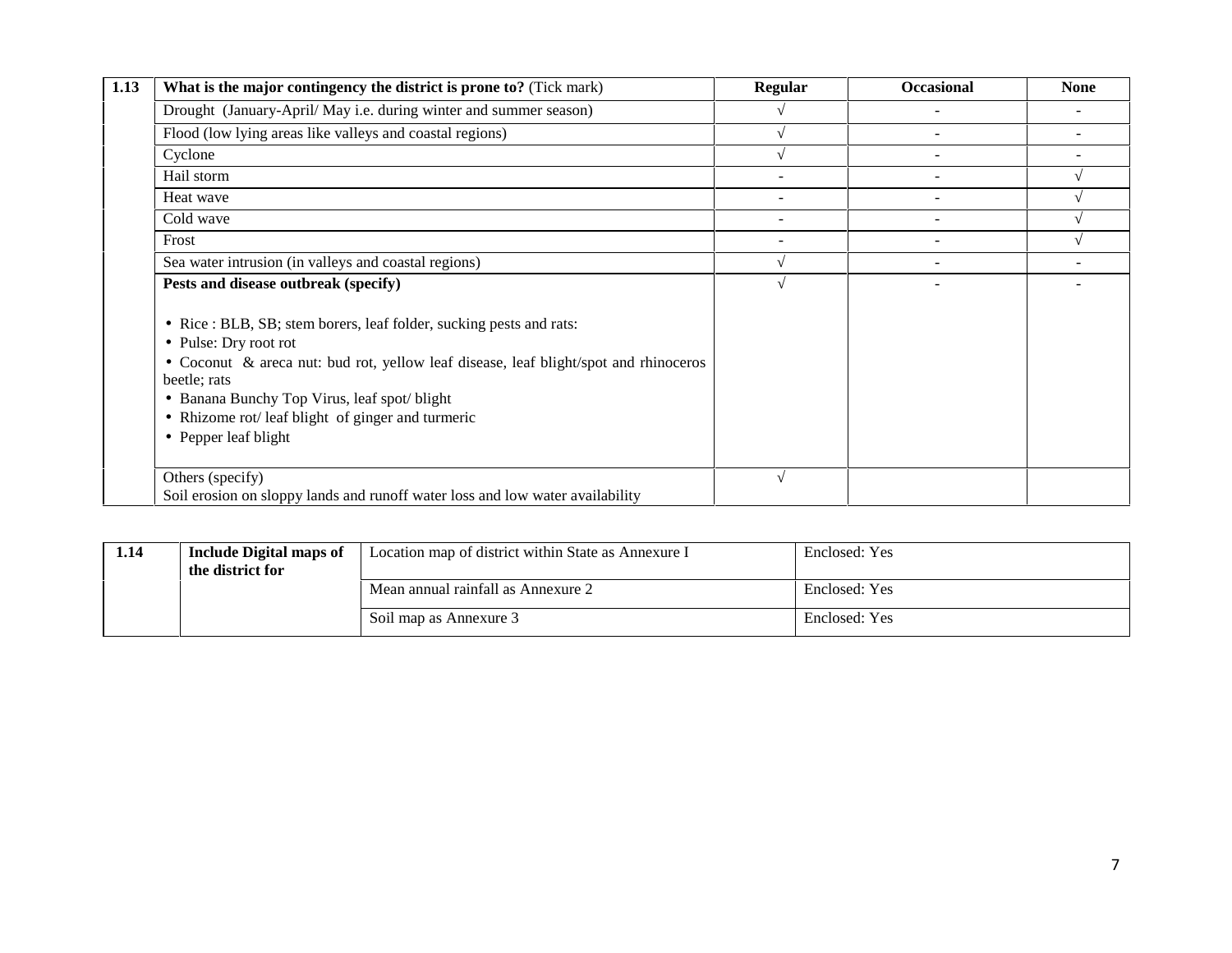**Annexure I** Location map of North & Middle Andaman district within Andaman & Nicobar Islands

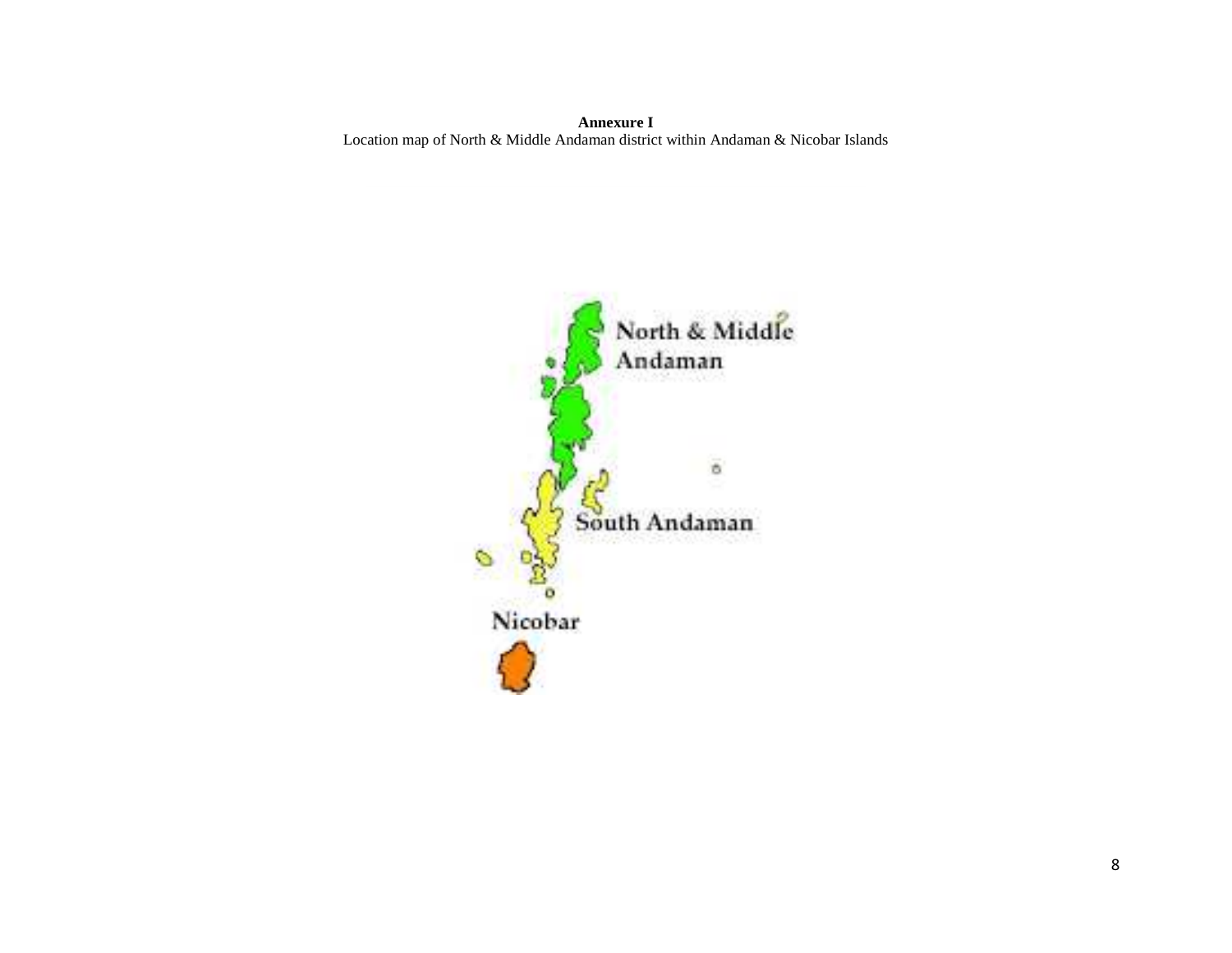#### **Annexure 2**

**Mean annual rainfall of North & Middle Andaman district within Andaman & Nicobar Islands**

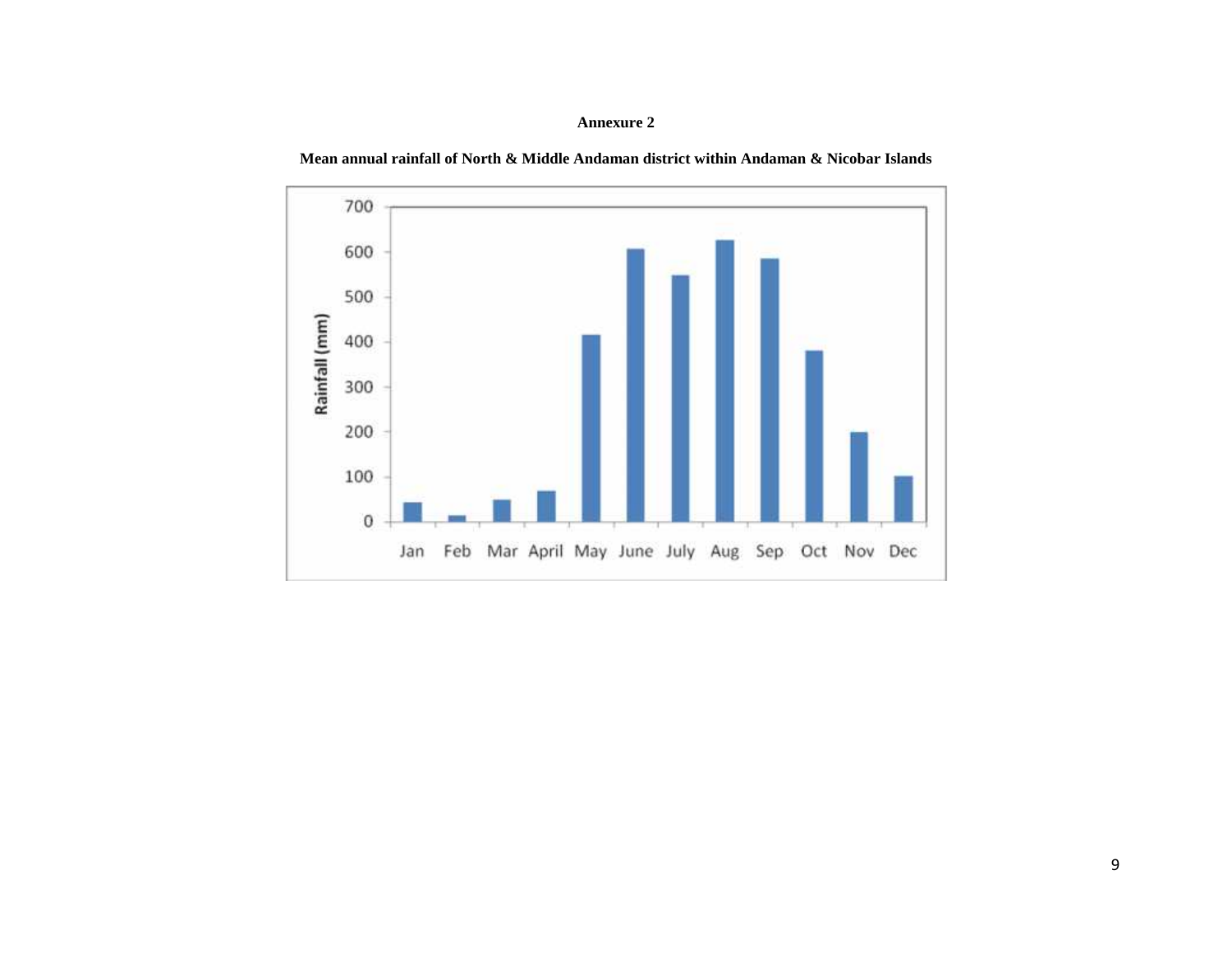#### **Strategies for weather related contingencies**

## **2.1 Drought**

#### **2.1.1 Rainfed situation**

| <b>Condition</b>            |                                   | <b>Suggested Contingency measures</b>   |                                                       |                           |                                     |  |
|-----------------------------|-----------------------------------|-----------------------------------------|-------------------------------------------------------|---------------------------|-------------------------------------|--|
|                             | <b>Major Farming</b><br>situation | <b>Normal Crop / Cropping</b><br>system | Change in crop / cropping<br>system including variety | <b>Agronomic measures</b> | <b>Remarks</b> on<br>Implementation |  |
| <b>Early season</b>         |                                   |                                         |                                                       |                           |                                     |  |
| drought (delayed<br>onset): |                                   |                                         | Not Applicable                                        |                           |                                     |  |
| Delay by $2/4/6/8$<br>weeks |                                   |                                         |                                                       |                           |                                     |  |

| <b>Condition</b>                                                                                                                |                                   | Rabi/winter/summer season                                                            | <b>Suggested Contingency measures</b>                                 |                                                                                                         |                                     |
|---------------------------------------------------------------------------------------------------------------------------------|-----------------------------------|--------------------------------------------------------------------------------------|-----------------------------------------------------------------------|---------------------------------------------------------------------------------------------------------|-------------------------------------|
|                                                                                                                                 | <b>Major Farming</b><br>situation | <b>Normal Crop/cropping</b><br>system                                                | Crop management                                                       | Soil nutrient &<br>moisture conservation<br>measures                                                    | <b>Remarks</b> on<br>Implementation |
| Early season drought (Normal onset)                                                                                             |                                   |                                                                                      |                                                                       |                                                                                                         |                                     |
| <b>Normal onset</b><br>followed by 15-20<br>days dry spell<br>after sowing<br>leading to poor<br>germination/crop<br>stand etc. |                                   | Rice-pulse / vegetable                                                               | Gap filling of vegetable<br>crops/nursery<br>Re-sowing of field crops | Mulching of crops<br>$\bullet$<br>with crop residues /<br>plastics<br>Provide crop saving<br>irrigation |                                     |
|                                                                                                                                 |                                   | Mid season drought (long dry spell, consecutive 2 weeks rainless $(>2.5$ mm) period) |                                                                       |                                                                                                         |                                     |
| At vegetative stage                                                                                                             |                                   | Rice-pulse / vegetable                                                               | Remove the weeds and use<br>them as mulch                             | Provide life saving<br>ه ا<br>irrigation including<br>fertigation                                       |                                     |
| Mid season drought (long dry spell)                                                                                             |                                   |                                                                                      |                                                                       |                                                                                                         |                                     |
| At flowering/<br>fruiting stage                                                                                                 |                                   | Rice-pulse/vegetable                                                                 | Harvest the green pods of<br>mungbean for vegetable<br>purpose        |                                                                                                         |                                     |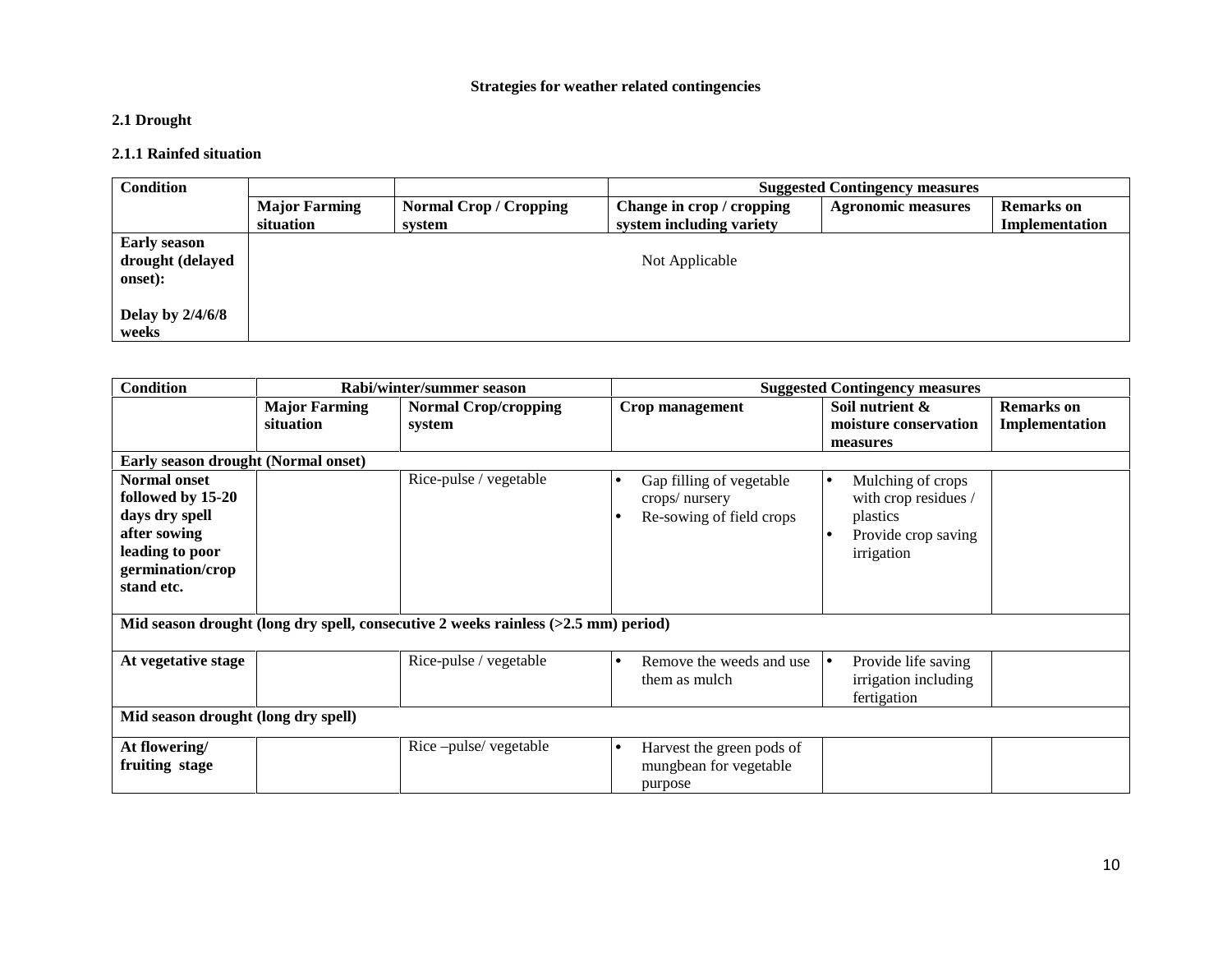| <b>Terminal drought</b><br>(Early withdrawal<br>of monsoon) | High rainfall<br>uplands, eroded hill<br>slopes, medium<br>lands, valleys and<br>coastal areas with<br>winter and summer<br>season moisture<br>stress. | Rice-pulse / groundnut /<br>vegetable / maize          |                                                                                                                                                                                                                            | <b>RKVY</b> funds<br>Zero till sowing of<br>$\bullet$<br>post rice (rabi)<br>for micro<br>crops (including<br>irrigation<br>paira / utera<br>cropping of pulse<br>crops)<br>Use of short<br>duration drought<br>tolerant varieties<br>Mulching with rice<br>stubbles / residues<br>Optimum plant<br>population<br>maintenance<br>Life saving<br>irrigation |  |
|-------------------------------------------------------------|--------------------------------------------------------------------------------------------------------------------------------------------------------|--------------------------------------------------------|----------------------------------------------------------------------------------------------------------------------------------------------------------------------------------------------------------------------------|------------------------------------------------------------------------------------------------------------------------------------------------------------------------------------------------------------------------------------------------------------------------------------------------------------------------------------------------------------|--|
|                                                             |                                                                                                                                                        | Coconut / areca nut / fruit crop $\vert \bullet \vert$ | Water shed based                                                                                                                                                                                                           |                                                                                                                                                                                                                                                                                                                                                            |  |
|                                                             |                                                                                                                                                        | based homestead farming                                | development<br>De-silting and raising of<br>embankment of existing<br>water bodies,<br>establishment of<br>community water<br>harvesting structures<br>Micro irrigation with<br>conserved water<br>Mulching with coconut / |                                                                                                                                                                                                                                                                                                                                                            |  |
|                                                             |                                                                                                                                                        |                                                        | areca nut leaves, shells and<br>other crop wastes in the<br>plant basins<br>Apply organic manures to<br>enhance soil water storage                                                                                         |                                                                                                                                                                                                                                                                                                                                                            |  |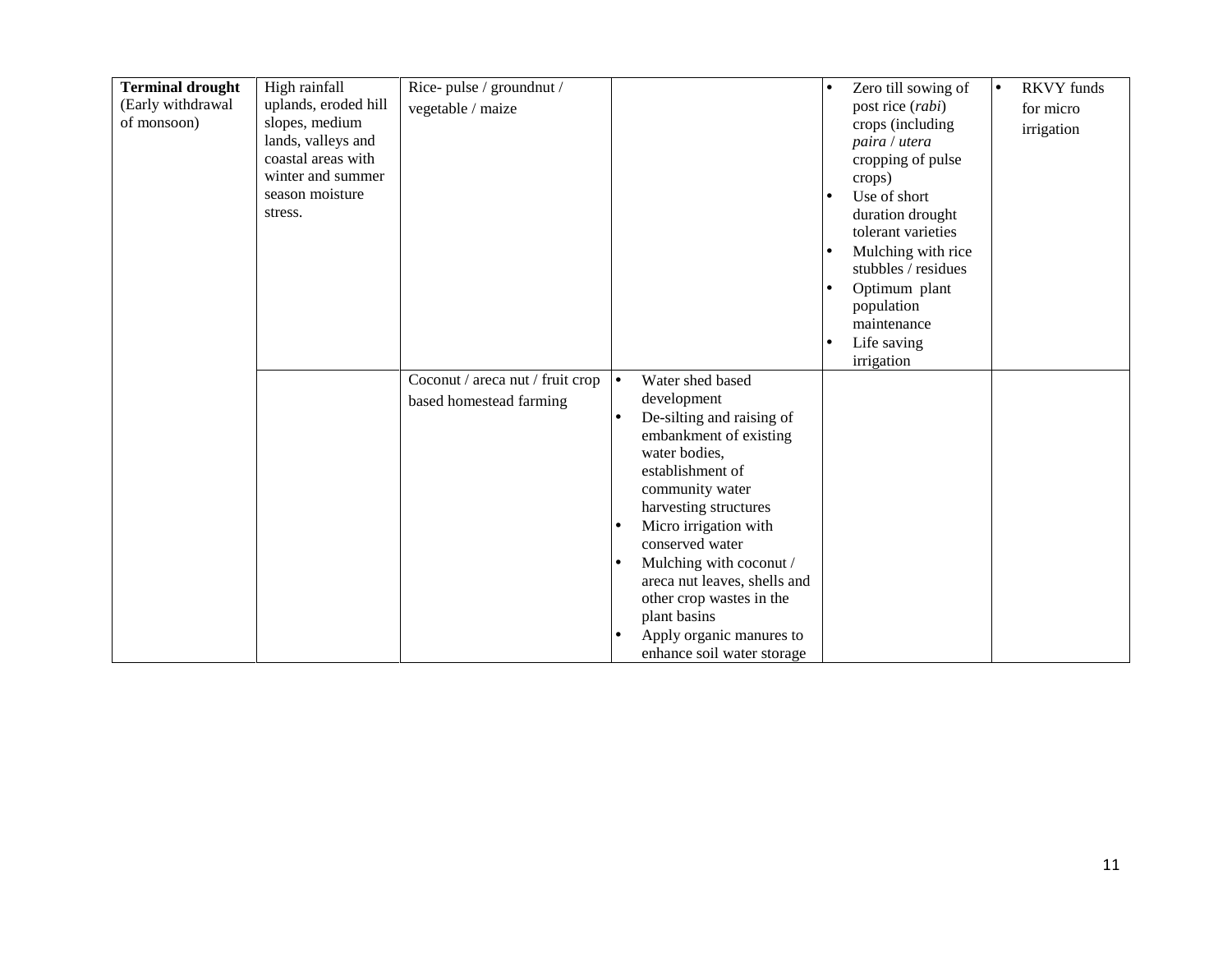## **2.1.2 Drought - Irrigated situation**

| <b>Condition</b><br><b>Suggested Contingency measures</b> |                      |                             |                                             |                           |                   |
|-----------------------------------------------------------|----------------------|-----------------------------|---------------------------------------------|---------------------------|-------------------|
|                                                           | <b>Major Farming</b> | <b>Normal Crop/cropping</b> | Change in crop/cropping                     | <b>Agronomic measures</b> | <b>Remarks</b> on |
|                                                           | situation            | system                      | system                                      |                           | Implementation    |
| Delayed release of                                        |                      |                             |                                             | Not applicable            |                   |
| water in canals due                                       |                      |                             |                                             |                           |                   |
| to low rainfall                                           |                      |                             |                                             |                           |                   |
| Limited release of                                        |                      |                             |                                             |                           |                   |
| water in canals due                                       |                      |                             |                                             |                           |                   |
| to low rainfall                                           |                      |                             |                                             |                           |                   |
| Non release of                                            |                      |                             |                                             |                           |                   |
| water in canals                                           |                      |                             |                                             |                           |                   |
| under delayed                                             |                      |                             |                                             |                           |                   |
| onset of monsoon                                          |                      |                             |                                             |                           |                   |
| in catchment                                              |                      |                             |                                             |                           |                   |
| Lack of inflows                                           | Medium and low       | Rice-vegetables/ pulse      | Adopt zero till cultivation of<br>$\bullet$ | Adopt micro               |                   |
| into tanks due to                                         | lands of valleys and |                             | vegetable / pulse crop                      | irrigation                |                   |
| insufficient                                              | coasts               |                             |                                             | Mulching<br>$\bullet$     |                   |
| /delayed onset of                                         |                      |                             |                                             |                           |                   |
| monsoon                                                   |                      |                             |                                             |                           |                   |
| Insufficient                                              | Uplands and          | Plantation crops            | No change                                   | Take effective control    |                   |
| groundwater                                               | medium lands         |                             |                                             | of weeds in tree          |                   |
| recharge due to                                           |                      |                             |                                             | basins by mulching        |                   |
| low rainfall                                              |                      |                             |                                             | or by interculture /      |                   |
|                                                           |                      |                             |                                             | manual<br>land            |                   |
|                                                           |                      |                             |                                             | inversion practices       |                   |
|                                                           |                      |                             |                                             | Don't exploit ground      |                   |
|                                                           |                      |                             |                                             | water excessively as      |                   |
|                                                           |                      |                             |                                             | it leads to saline        |                   |
|                                                           |                      |                             |                                             | water lifting from        |                   |
|                                                           |                      |                             |                                             | ground                    |                   |
| Any other                                                 |                      |                             |                                             |                           |                   |
| condition (specify)                                       |                      |                             |                                             |                           |                   |
|                                                           |                      |                             |                                             |                           |                   |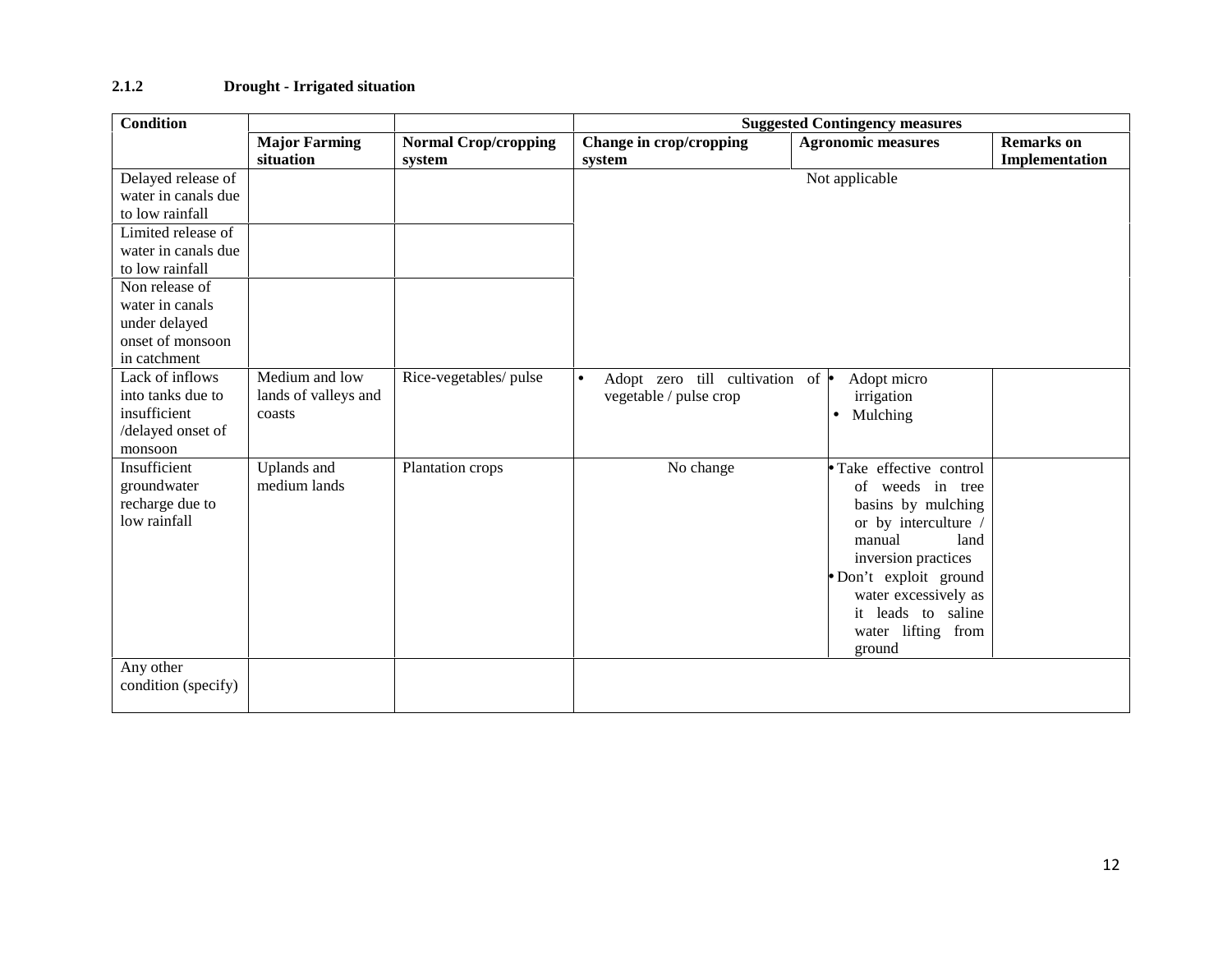## **2.2 Unusual rains (untimely, unseasonal etc)** (for both rainfed and irrigated situations)

| <b>Condition</b>                |                                                                                                                                                                                                                                                                                                                                                                                                                                                                                                                                                                          | <b>Suggested contingency measure</b>                                                         |                                                                                                                                                                                                                                                                                                                                                                                                                                                                        |
|---------------------------------|--------------------------------------------------------------------------------------------------------------------------------------------------------------------------------------------------------------------------------------------------------------------------------------------------------------------------------------------------------------------------------------------------------------------------------------------------------------------------------------------------------------------------------------------------------------------------|----------------------------------------------------------------------------------------------|------------------------------------------------------------------------------------------------------------------------------------------------------------------------------------------------------------------------------------------------------------------------------------------------------------------------------------------------------------------------------------------------------------------------------------------------------------------------|
|                                 | <b>Vegetative stage</b>                                                                                                                                                                                                                                                                                                                                                                                                                                                                                                                                                  | <b>Flowering stage</b>                                                                       | Crop maturity<br>Post harvest<br>stage                                                                                                                                                                                                                                                                                                                                                                                                                                 |
|                                 | Continuous high rainfall in a short span leading to water logging                                                                                                                                                                                                                                                                                                                                                                                                                                                                                                        |                                                                                              |                                                                                                                                                                                                                                                                                                                                                                                                                                                                        |
| Rice                            | Drain out the excess water<br>Delay N topdressing till water recedes<br>$\bullet$<br>Take up gap filling with seedlings<br>available from nursery or by splitting<br>the tillers from the surviving hills.                                                                                                                                                                                                                                                                                                                                                               | Apply the recommended dose $  \bullet  $<br>after excess<br>of fertilizers<br>water drainage | Spread the sheaves<br>Improve<br>drainage<br>loosely in the fields<br>facility and<br>or on field bunds that<br>establish<br>are devoid of water<br>alleys<br>stagnation.<br>Dry the<br>grain to<br>Harvest the<br>moisture<br>proper<br>crop at<br>before<br>content<br>physiological<br>bagging and storage.<br>maturity.<br>Add salt to the grain<br>for<br>removing<br>moisture from grain<br>Go for drying of grain<br>weather<br>when<br>$\frac{1}{1}$<br>clear. |
| Pulse (mungbean and<br>urdbean) | Go for raised bed planting<br>Drain out excess water as early as<br>possible<br>Inter cultivation at optimum moisture<br>condition to loosen and aerate the soil<br>and to control weeds<br>Top dress 20 kg urea or DAP /ha<br>after drainage of water<br>Foliar spray 1% KNO <sub>3</sub> or water<br>complex (NPK) fertilizers to support<br>nutrition<br>Spray systemic fungicides two to three<br>times to control fungal diseases and<br>their outbreak following rains<br>Take up timely control measures<br>against the outbreak of pests like<br>Spodoptera etc. | Spray 2% urea solution for $\bullet$<br>quick recovery                                       | Harvest<br>Dry the produce to<br>$\bullet$<br>moisture<br>mungbean<br>proper<br>before<br>content<br>for<br>green<br>seeds<br>and<br>bagging and storage<br>Incorporate<br>Quickly dispose the<br>the rest of<br>produce<br>biomass into<br>soil to act as<br>green<br>manure<br><b>or</b><br>dual purpose<br>crop                                                                                                                                                     |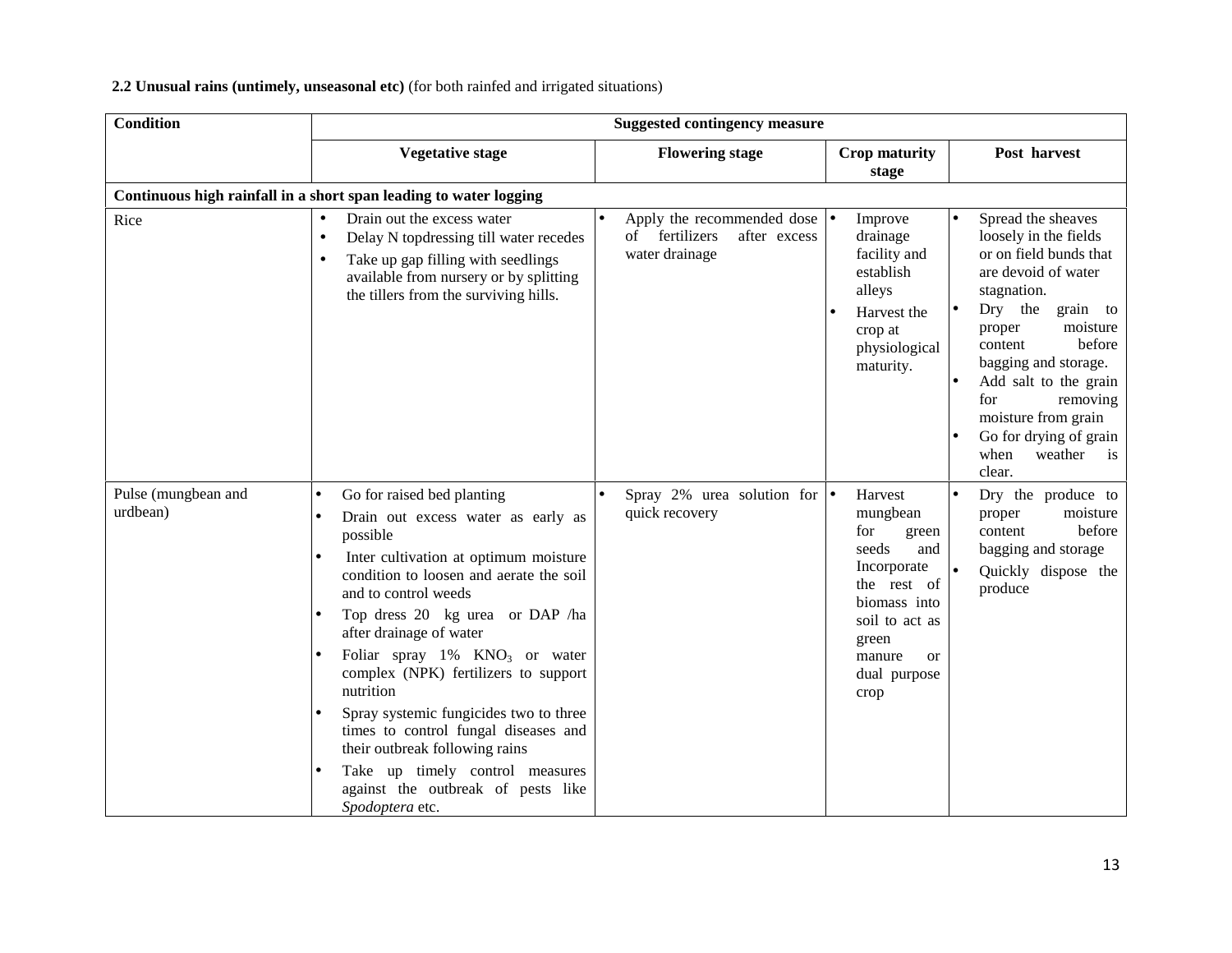| Vegetables (Brinjal, okra,<br>cowpea, cabbage,<br>cauliflower) | Go for raised bed planting<br>Cover the curd (cauliflower)<br>$\bullet$<br>through tying the outer leaves<br>Drain out excess water<br>$\bullet$<br>up over the curd.                                                                                                                                                                                                                                                                                                        |                                                                      | Harvest the produce<br>immediately for<br>disposal. |  |  |
|----------------------------------------------------------------|------------------------------------------------------------------------------------------------------------------------------------------------------------------------------------------------------------------------------------------------------------------------------------------------------------------------------------------------------------------------------------------------------------------------------------------------------------------------------|----------------------------------------------------------------------|-----------------------------------------------------|--|--|
| Horticulture                                                   |                                                                                                                                                                                                                                                                                                                                                                                                                                                                              |                                                                      |                                                     |  |  |
| Banana<br>Papaya<br>Citrus<br>Mango                            | Provide proper drainage<br>Spray systemic fungicides to control fungal diseases outbreak                                                                                                                                                                                                                                                                                                                                                                                     | Delay<br>the<br>harvest                                              | Improve storage<br>facility/godowns.                |  |  |
| Coconut, Areca nut, spices                                     | Grow cover crops to arrest soil loss from runoff in steep slopes<br>Collect and conservation of rainwater into ponds / check dams for post rainy season use<br>$\bullet$                                                                                                                                                                                                                                                                                                     | Use of copra dryers /<br>solar dryers for quick<br>drying of produce |                                                     |  |  |
| Heavy rainfall with high speed winds in a short span           |                                                                                                                                                                                                                                                                                                                                                                                                                                                                              |                                                                      |                                                     |  |  |
| Rice                                                           | Improve drainage facility<br>$\bullet$<br>Establish shelter belts with coconut / areca nut trees<br>$\bullet$                                                                                                                                                                                                                                                                                                                                                                | Improve storage<br>facility                                          |                                                     |  |  |
| Banana                                                         | Improve drainage<br>$\bullet$<br>Propping of banana and establish shelter belts / wind breaks<br>$\bullet$                                                                                                                                                                                                                                                                                                                                                                   |                                                                      |                                                     |  |  |
| Coconut, areca nut, pepper,<br>fruit crops                     | Provide proper drainage in low lying areas<br>$\bullet$<br>Provide vegetation cover in sloppy lands to prevent soil erosion<br>$\bullet$                                                                                                                                                                                                                                                                                                                                     | Dry the copra with<br>solar dryers                                   |                                                     |  |  |
| Vegetables                                                     | Provide proper drainage and establish wind breaks<br>$\bullet$<br>Plant vegetables on raised beds in such areas<br>$\bullet$                                                                                                                                                                                                                                                                                                                                                 |                                                                      |                                                     |  |  |
| Outbreak of pests and diseases due to unseasonal rains         |                                                                                                                                                                                                                                                                                                                                                                                                                                                                              |                                                                      |                                                     |  |  |
| Rice                                                           | Use bacterial leaf blight (BLB) and sheath blight (SB) resistant varieties.<br>$\bullet$<br>Adopt prophylactic and curative measures<br>$\bullet$<br>Use of disease free seeds and treat the seeds with fungicides / bactericides<br>$\bullet$<br>Adopt balanced application of fertilizers<br>$\bullet$<br>Follow phyto-sanitary measures<br>$\bullet$<br>Rats should be controlled by traps/rodenticide (bromadiolone cake: 0.005%, zinc phosphide<br>$\bullet$<br>$2\%$ ) |                                                                      |                                                     |  |  |
| Coconut                                                        | Prophylactic and control measures against bud rot and red palm weevil be taken up<br>$\bullet$<br>Rats should be controlled by traps / rodenticide (bromadiolone cake: 0.005%, zinc phosphide 2%) use and banding the<br>$\bullet$<br>trunks of palms with galvanized iron sheets                                                                                                                                                                                            |                                                                      |                                                     |  |  |
| Areca nut                                                      | Avoid water stagnation in the garden by providing drainage facilities.<br>$\bullet$<br>Prophylactic spray of fungicides and field sanitation be followed<br>$\bullet$                                                                                                                                                                                                                                                                                                        |                                                                      |                                                     |  |  |
| Banana                                                         | Take Sigatoka leaf spot control measures by removing and destroying severely infected and<br>$\bullet$                                                                                                                                                                                                                                                                                                                                                                       |                                                                      |                                                     |  |  |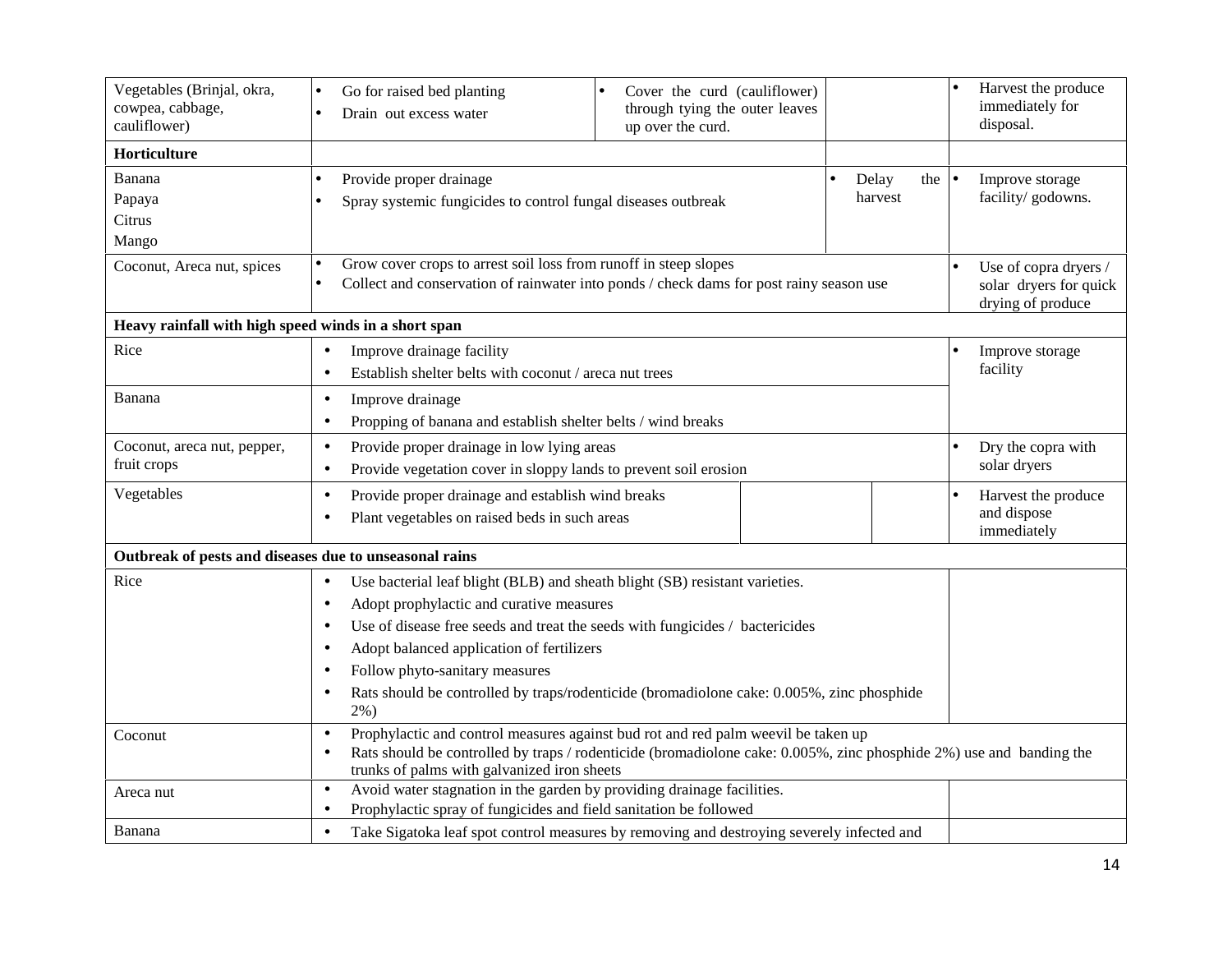|            | completely dried leaves.                                                                                                                                                                                                                                                                                   |  |
|------------|------------------------------------------------------------------------------------------------------------------------------------------------------------------------------------------------------------------------------------------------------------------------------------------------------------|--|
|            | Use disease free healthy planting material                                                                                                                                                                                                                                                                 |  |
|            | Avoid any sort of root injury through intercultural operations or by root pests, provide better<br>drainage and spray carbendazim $(0.1\%)$ or give alternate sprays of tridemorph $(0.05\%)$ ,<br>mancozeb $(0.2 \%)$ and carbendazim $(0.1\%)$ soon after the appearance of initial disease<br>symptoms. |  |
| Vegetables | Control measures against fungal diseases                                                                                                                                                                                                                                                                   |  |

#### **2.3 Floods**

| <b>Condition</b>                            |                                                                       | <b>Suggested contingency measure</b>                                                                                                                                                                                                          |                           |                                                                                          |  |
|---------------------------------------------|-----------------------------------------------------------------------|-----------------------------------------------------------------------------------------------------------------------------------------------------------------------------------------------------------------------------------------------|---------------------------|------------------------------------------------------------------------------------------|--|
|                                             | Seedling / nursery stage                                              | <b>Vegetative stage</b>                                                                                                                                                                                                                       | <b>Reproductive stage</b> | <b>At harvest</b>                                                                        |  |
| Transient water logging/ partial inundation |                                                                       |                                                                                                                                                                                                                                               |                           |                                                                                          |  |
| Maize (post rainy season)                   | Do raised bed planting                                                | Drain out the water                                                                                                                                                                                                                           |                           | Harvest and dry the cobs                                                                 |  |
| Pulse (post rainy season)                   |                                                                       | Foliar spray the nutrients                                                                                                                                                                                                                    |                           |                                                                                          |  |
| Coconut / areca nut                         |                                                                       | Drain out the water                                                                                                                                                                                                                           |                           |                                                                                          |  |
| Horticulture                                |                                                                       |                                                                                                                                                                                                                                               |                           |                                                                                          |  |
| Banana                                      | Drain out the water                                                   |                                                                                                                                                                                                                                               |                           |                                                                                          |  |
| Continuous submergence for more than 2 days |                                                                       |                                                                                                                                                                                                                                               |                           |                                                                                          |  |
| Rice                                        | Select water logging tolerant<br>varieties for cultivation            |                                                                                                                                                                                                                                               |                           | Drain out the water at the<br>earliest possible<br>Provide support to the<br>lodged crop |  |
| Maize /pulse                                | Gap filling should be done at<br>the earliest possible<br>opportunity | Apply fertilizers by top<br>dressing / foliar spray                                                                                                                                                                                           |                           | Harvest the maize cobs /<br>pulse crop at earliest<br>opportunity and dry                |  |
| <b>Horticulture</b>                         |                                                                       |                                                                                                                                                                                                                                               |                           |                                                                                          |  |
| Banana                                      |                                                                       | Drain out the excess water                                                                                                                                                                                                                    |                           |                                                                                          |  |
| Sea water intrusion <sup>3</sup>            |                                                                       |                                                                                                                                                                                                                                               |                           |                                                                                          |  |
| Rice                                        | $\bullet$<br>$\bullet$<br>$\bullet$                                   | Grow salt tolerant varieties like CSR 36, CIARI Dhan 5 & 6<br>Cultivate rice in peak rainy season (May-November) so that slats gets diluted and<br>have little adverse impacts<br>Construction of dykes, sluice gates, drainage & field bunds |                           |                                                                                          |  |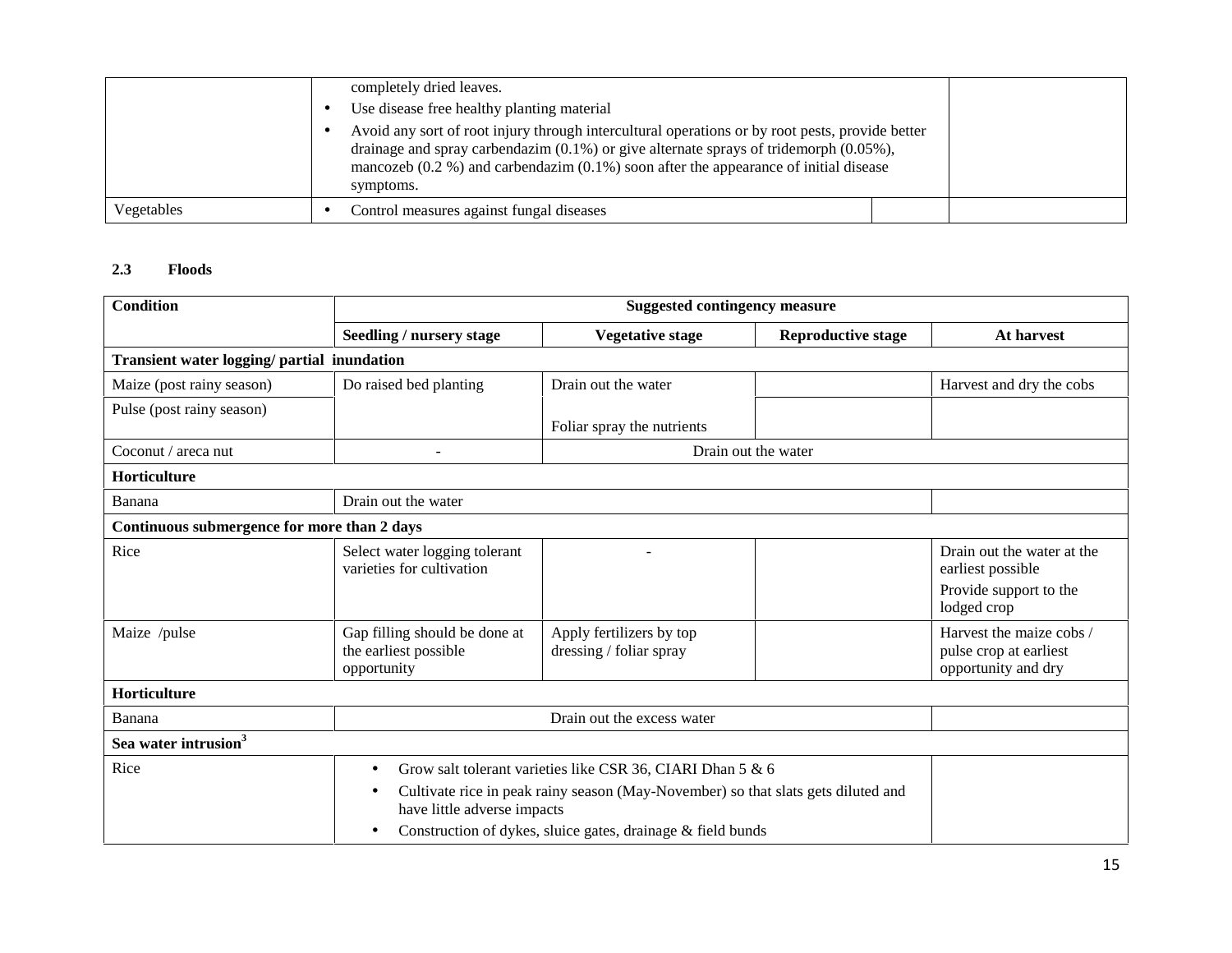|                    | Establishment of shelter belts/wind breaks / bioshield along coastal line<br>Land shaping of the sea water intrusions areas by making broad bed and furrows.<br>Use beds for upland crops and furrows for rice cum fish culture<br>If permitted go for rice-brackish water aquaculture<br>Mangrove protection/conservation/rejuvenation |                                                                                                                                                                         |
|--------------------|-----------------------------------------------------------------------------------------------------------------------------------------------------------------------------------------------------------------------------------------------------------------------------------------------------------------------------------------|-------------------------------------------------------------------------------------------------------------------------------------------------------------------------|
| Coconut, areca nut | Cultivation on mounds for providing way for leaching of salts<br>Sea wall protection establishment<br>Mangrove protection/conservation/rejuvenation<br>Establishment of shelter belts/wind breaks / bio shield along coastal line                                                                                                       | Paddy land conservation<br>for reduction of<br>sea<br>intrusion<br>and<br>water<br>conversion of sea water<br>intrusion<br>prone<br>plantations into<br>paddy<br>fields |

# **2.4 Extreme events: Heat wave / Cold wave/Frost/ Hailstorm /Cyclone**

| <b>Extreme event type</b>        |                                                        | Suggested contingency measure <sup>r</sup> |                                                      |  |                                                                              |
|----------------------------------|--------------------------------------------------------|--------------------------------------------|------------------------------------------------------|--|------------------------------------------------------------------------------|
|                                  | Seedling / nursery stage                               | <b>Vegetative stage</b>                    | <b>Reproductive stage</b>                            |  | At harvest                                                                   |
| <b>Heat Wave</b>                 |                                                        | Not Applicable                             |                                                      |  |                                                                              |
| Cold wave                        |                                                        |                                            |                                                      |  |                                                                              |
| Frost                            |                                                        |                                            |                                                      |  |                                                                              |
| <b>Hailstorm</b>                 |                                                        |                                            |                                                      |  |                                                                              |
| Cyclone                          |                                                        |                                            |                                                      |  |                                                                              |
| Rice                             | Provide field drainage                                 |                                            |                                                      |  | Cleaning and drying of<br>harvested field crops                              |
| Pulse/ maize/<br>groundnut       | Provide field drainage by making channels<br>be        |                                            | Weather based advisory to<br>followed for harvesting |  |                                                                              |
| Areca nut, coconut               | Provide staking and propping of plantation crops       |                                            |                                                      |  |                                                                              |
|                                  | Plug the erosion holes with boulders                   |                                            |                                                      |  |                                                                              |
| Banana                           | Open deep trenches to between rows to improve drainage |                                            |                                                      |  |                                                                              |
| Mango, citrus, papaya,<br>sapota | Drain excess water from orchards                       |                                            |                                                      |  | Collect the fallen<br>fruits for<br>marketing (if<br>suitable)<br>processing |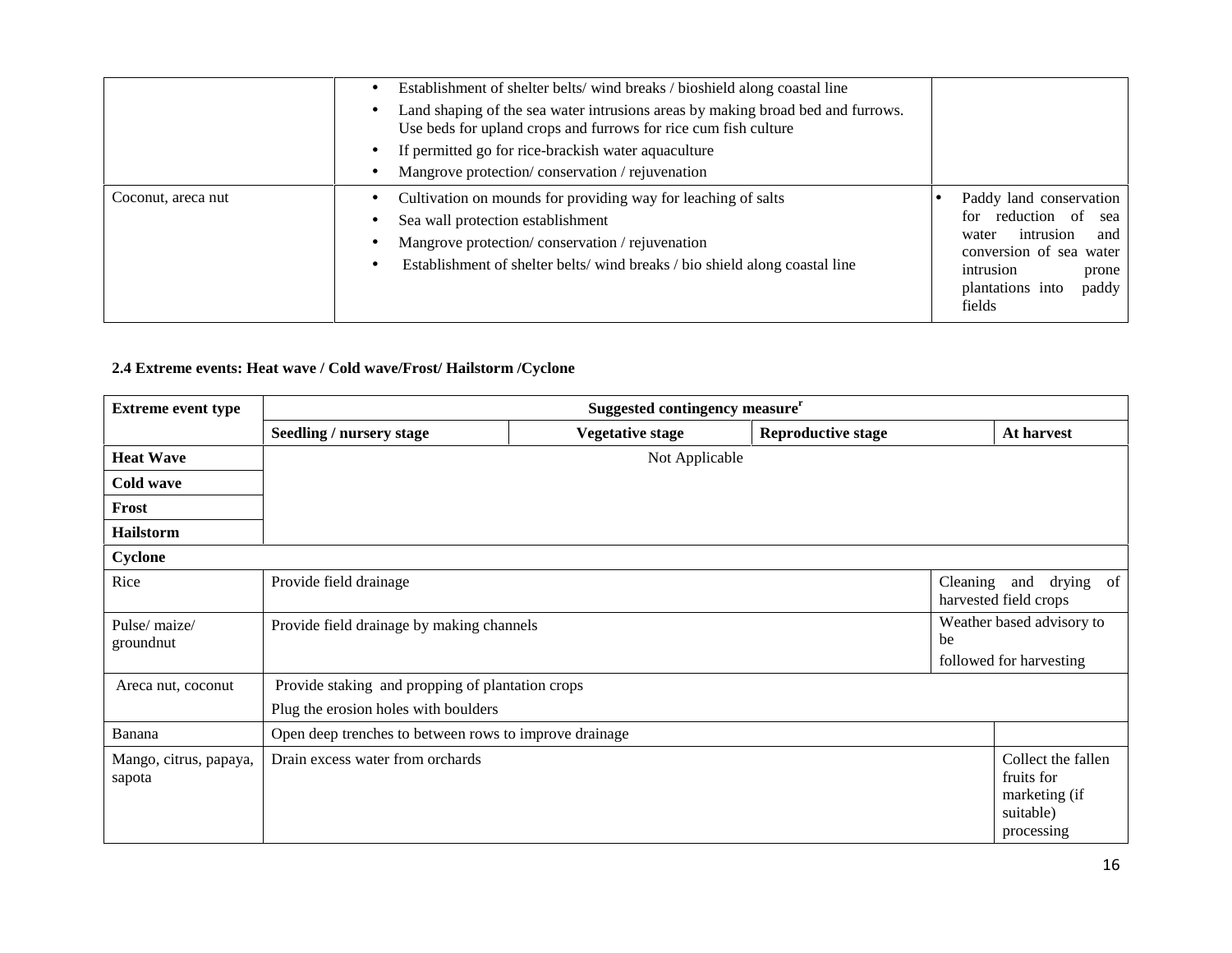## **2.5 Contingent strategies for Livestock, Poultry & Fisheries**

## **2.5.1 Livestock**

|                                 | <b>Suggested contingency measures</b>                                                                                                                                                                                                                                                                                                                                                                                                                                                                                                                                                                                   |                                                                                                                                                                                                                                                                                                                                                                                                                                                                                                                                                                                                                                                                                  |                                                                                                                                                                                                                                      |
|---------------------------------|-------------------------------------------------------------------------------------------------------------------------------------------------------------------------------------------------------------------------------------------------------------------------------------------------------------------------------------------------------------------------------------------------------------------------------------------------------------------------------------------------------------------------------------------------------------------------------------------------------------------------|----------------------------------------------------------------------------------------------------------------------------------------------------------------------------------------------------------------------------------------------------------------------------------------------------------------------------------------------------------------------------------------------------------------------------------------------------------------------------------------------------------------------------------------------------------------------------------------------------------------------------------------------------------------------------------|--------------------------------------------------------------------------------------------------------------------------------------------------------------------------------------------------------------------------------------|
|                                 | <b>Before the event</b>                                                                                                                                                                                                                                                                                                                                                                                                                                                                                                                                                                                                 | During the event                                                                                                                                                                                                                                                                                                                                                                                                                                                                                                                                                                                                                                                                 | After the event                                                                                                                                                                                                                      |
| <b>Drought</b>                  |                                                                                                                                                                                                                                                                                                                                                                                                                                                                                                                                                                                                                         |                                                                                                                                                                                                                                                                                                                                                                                                                                                                                                                                                                                                                                                                                  |                                                                                                                                                                                                                                      |
| Feed and fodder<br>availability | Cultivation of perennial fodders like napier<br>$\bullet$<br>bajra hybrid, guinea,<br>Paragrass, perennial sorghum on paddy field<br>$\bullet$<br>bunds, pond banks, plantation crops<br>Establishment of village level fodder banks<br>$\bullet$<br>with surplus material<br>Promote Azolla cultivation at backyard<br>$\bullet$<br>Hay/haylage making at individual and<br>$\bullet$<br>community level.                                                                                                                                                                                                              | Harvest and judiciously use crop residues as<br>$\bullet$<br>fodder.<br>Harvest rice (C-14-8) for fodder and leave<br>$\bullet$<br>ratoon for grain production<br>Harvest all the top feeds available (Subabul,<br>$\bullet$<br>Glyricidia, etc) from nearby forests and<br>farms<br>Establish fodder banks<br>$\bullet$<br>Concentrate feeds be arranged for feeding<br>$\bullet$<br>high productive animals<br>Utilize rice fallows for cultivation of annual<br>$\bullet$<br>fodder crops<br>Resort to innovative fodder production<br>$\bullet$<br>practices like hydroponics<br>Feeding unconventional feed supplements as<br>$\bullet$<br>per availability in the locality | Encourage farmers to<br>$\bullet$<br>grow fodder crops<br>Flushing the stock to<br>$\bullet$<br>recoup with balanced<br>ration containing<br>concentrate &<br>mineral mixture<br>Replenish the feed<br>$\bullet$<br>and fodder banks |
| Drinking water                  | Adopt various water conservation methods<br>$\bullet$<br>(check dams, ponds) at appropriate places in<br>farm/village to augment water supplies.<br>Identification of shallow ground water<br>$\bullet$<br>resources for extraction<br>Desilting of ponds<br>$\bullet$<br>Rain water harvesting and create water<br>٠<br>bodies/watering points (when water is scarce<br>use only as drinking water for animals)<br>Construction of drinking water tanks in<br>$\bullet$<br>herding places/village junctions<br>Community drinking water trough can be<br>$\bullet$<br>arranged in shandies /community grazing<br>areas | Prevent wallowing of animals in water<br>$\bullet$<br>bodies/resources<br>Add alum in stagnated water bodies<br>$\bullet$<br>Provide clean drinking water<br>$\bullet$                                                                                                                                                                                                                                                                                                                                                                                                                                                                                                           | Watershed<br>management<br>practices shall be<br>promoted to conserve<br>the rain water.<br>Bleach $(0.1\%)$<br>$\bullet$<br>drinking water /<br>water sources<br>Provide clean<br>drinking water                                    |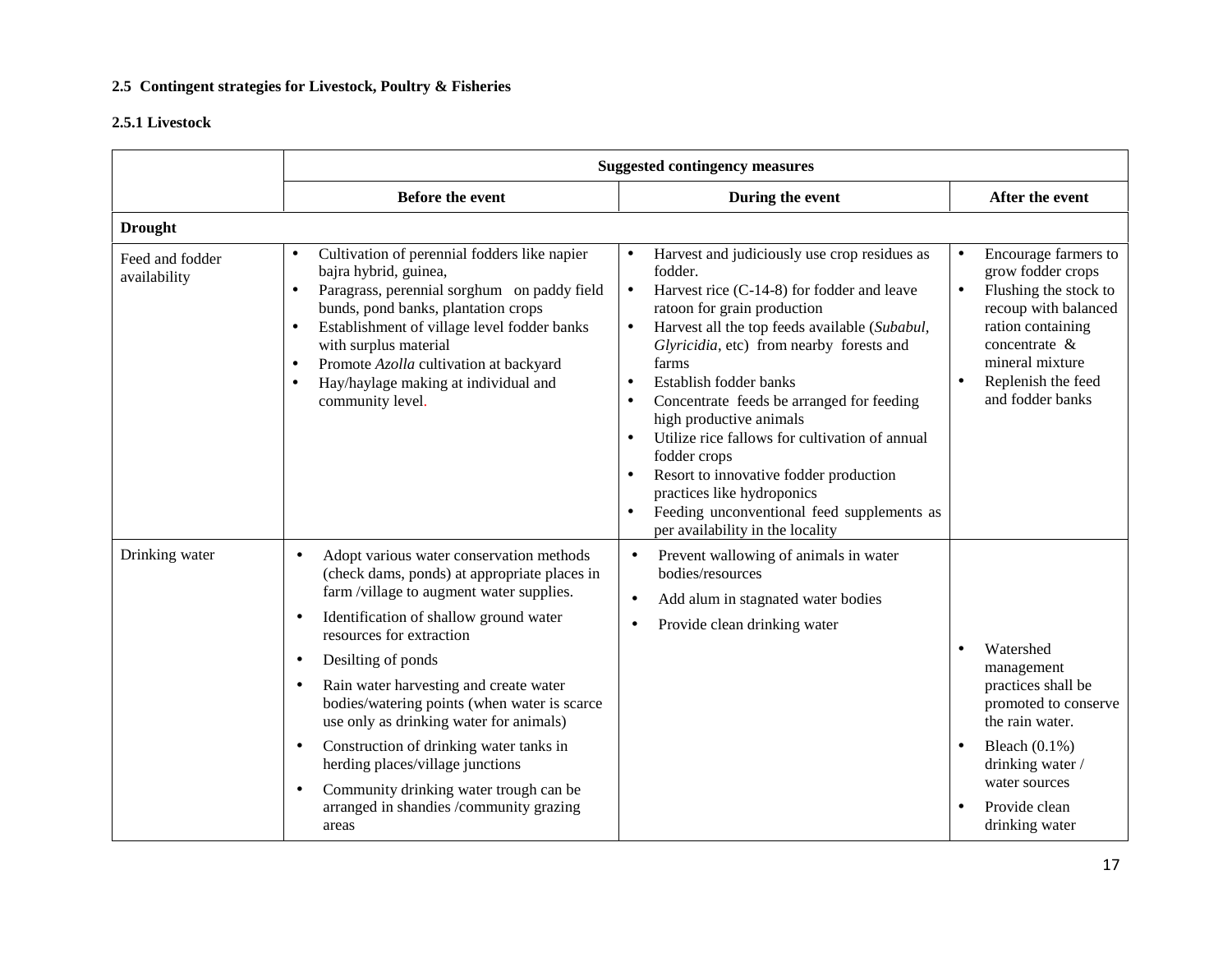| Health and disease<br>management<br><b>Floods</b> | Procure and stock emergency medicines and<br>$\bullet$<br>vaccines for major endemic diseases<br>All the stock must be immunized for endemic<br>$\bullet$<br>diseases of the area<br>Surveillance and disease monitoring network<br>$\bullet$<br>to be established at the district level<br>Procure and stock multivitamins & area<br>$\bullet$<br>specific mineral mixture<br>Deworming and deticking measures should<br>be carried out.<br>Sufficient stock of disinfectants like<br>potassium permanganate, lime, bleaching<br>powder, savlon, dettol should be stocked.<br>At farmlevel strict biosecurity measures<br>should be adopted. | Carryout deworming to all animals<br>$\bullet$<br>Identification and quarantine of sick animals<br>$\bullet$<br><b>Constitution of Rapid Action Veterinary</b><br>$\bullet$<br>Force<br>Performing ring vaccination in case of any<br>$\bullet$<br>outbreak<br>Restricting movement of livestock in case of<br>any epidemic<br>Tick control measures be undertaken to<br>$\bullet$<br>prevent tick borne diseases in animals | Surveillance on<br>disease outbreak.<br>Undertake need based<br>vaccination<br>Keep the animal<br>$\bullet$<br>houses, milking sheds<br>clean and spray<br>disinfectants<br>Farmers should be<br>advised to breed their<br>milch animals during<br>July-Sept. so that the<br>peak milk production<br>does not coincide<br>with mid summer                                                        |
|---------------------------------------------------|-----------------------------------------------------------------------------------------------------------------------------------------------------------------------------------------------------------------------------------------------------------------------------------------------------------------------------------------------------------------------------------------------------------------------------------------------------------------------------------------------------------------------------------------------------------------------------------------------------------------------------------------------|------------------------------------------------------------------------------------------------------------------------------------------------------------------------------------------------------------------------------------------------------------------------------------------------------------------------------------------------------------------------------------------------------------------------------|--------------------------------------------------------------------------------------------------------------------------------------------------------------------------------------------------------------------------------------------------------------------------------------------------------------------------------------------------------------------------------------------------|
| Feed and fodder<br>availability                   | Preparation of haylage and hay from excess<br>fodder<br>Insurance of livestock<br>Store sufficient dry fodder for the<br>$\bullet$<br>transportation to the flood affected villages<br>Keep stock of bleaching powder and lime<br>$\bullet$<br>Carry out Butax spray for control of external<br>parasites                                                                                                                                                                                                                                                                                                                                     | Proper hygiene and sanitation of the<br>animal shed<br>In severe storms, un-tether or let loose<br>l o<br>the animals<br>$\bullet$<br>Use of unconventional and locally<br>$\bullet$<br>available cheap feed ingredients for<br>feeding of livestock.<br>Avoid soaked and mould infected feeds<br>$\bullet$<br>$\bullet$<br>/fodders to livestock<br>Spraying of fly repellents in animal<br>sheds                           | Repair of animal shed<br>Bring back the animals to<br>the shed<br>Cleaning and disinfection<br>of the shed<br>Bleach (0.1%) drinking<br>water / water sources<br>Encouraging farmers to<br>cultivate short-term fodder<br>crops like sunhemp.<br>Deworming with broad<br>spectrum dewormers<br>Drying the harvested crop<br>material and proper storage<br>for use as fodder.<br>Claim insurance |
| Drinking water                                    |                                                                                                                                                                                                                                                                                                                                                                                                                                                                                                                                                                                                                                               | Provide clean drinking water                                                                                                                                                                                                                                                                                                                                                                                                 | Disinfectants should be<br>used in water bodies where<br>animals are drinking                                                                                                                                                                                                                                                                                                                    |
| Health and disease<br>management                  | Treatment of animals for both external and<br>internal parasites.<br>Keep stock of sufficient medicines like                                                                                                                                                                                                                                                                                                                                                                                                                                                                                                                                  | Spraying of fly repellents in animal<br>sheds                                                                                                                                                                                                                                                                                                                                                                                | Deworming with broad<br>spectrum dewormers                                                                                                                                                                                                                                                                                                                                                       |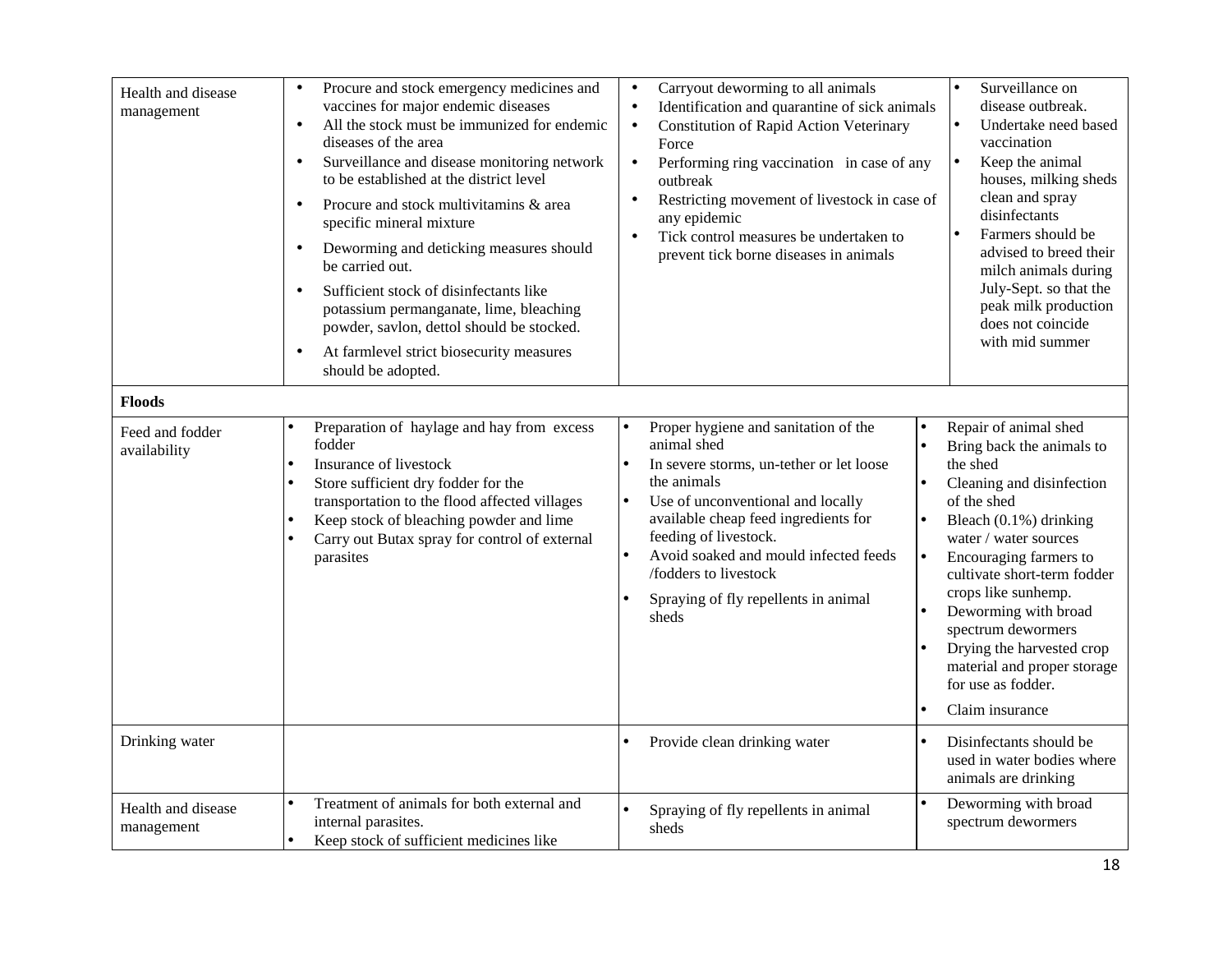| Cyclone                           | anthelmentics, anticoccidials and<br>antimicrobials.<br>Preparation of haylage and hay from excess<br>fodder<br>Insurance of livestock<br>Store sufficient dry fodder for the<br>transportation to the flood affected villages | Proper hygiene and sanitation of the<br>animal shed<br>In severe storms, un-tether or let loose<br>the animals<br>Use of unconventional and locally<br>available cheap feed ingredients for | Repair of animal shed<br>Bring back the animals to                                                                                                                                         |
|-----------------------------------|--------------------------------------------------------------------------------------------------------------------------------------------------------------------------------------------------------------------------------|---------------------------------------------------------------------------------------------------------------------------------------------------------------------------------------------|--------------------------------------------------------------------------------------------------------------------------------------------------------------------------------------------|
|                                   | Keep stock of bleaching powder and lime<br>Treatment of animals for both external and<br>internal parasites.<br>Keep stock of sufficient medicines like<br>anthelmentics, anticoccidials and<br>antimicrobials.                | feeding of livestock.<br>Avoid soaked and mould infected feeds<br>/fodders to livestock<br>Provide clean drinking water<br>Spraying of fly repellents in animal<br>sheds                    | the shed<br>Cleaning and disinfection<br>of the shed<br>Bleach $(0.1\%)$ drinking<br>water / water sources<br>Encouraging farmers to<br>cultivate short-term fodder<br>crops like sunhemp. |
| <b>Heat wave and cold</b><br>wave |                                                                                                                                                                                                                                | Not applicable                                                                                                                                                                              |                                                                                                                                                                                            |

## **2.5.2 Poultry**

| <b>Condition</b>                | <b>Suggested contingency measures</b>                                                                                           |                                                                                                                                                   |                                             | <b>Convergence/linkages with</b> |
|---------------------------------|---------------------------------------------------------------------------------------------------------------------------------|---------------------------------------------------------------------------------------------------------------------------------------------------|---------------------------------------------|----------------------------------|
|                                 | <b>Before the event</b>                                                                                                         | During the event                                                                                                                                  | After the event                             | ongoing programs, if any         |
| <b>Drought</b>                  |                                                                                                                                 |                                                                                                                                                   |                                             |                                  |
| Shortage of feed<br>ingredients | Storing of house hold grain like<br>maize, broken rice etc, in to use as<br>feed in case of severe drought                      | Supplementation only $\vert$ .<br>for productive birds<br>with house hold grain<br>Supplementation of<br>shell grit (calcium)<br>for laying birds | Supplementation to all<br>survived birds    |                                  |
|                                 |                                                                                                                                 | Culling of weak birds                                                                                                                             |                                             |                                  |
| Drinking water                  | Adopt various water conservation<br>methods at village level to<br>improve the ground water level<br>for adequate water supply. | Use water sanitizers<br>or offer cool hygienic<br>drinking water                                                                                  | Sanitation of drinking<br>water             |                                  |
| Health and disease              | Culling of sick birds.<br>Deworming and vaccination                                                                             | Mixing of Vit. A, D,<br>E, K and B-complex                                                                                                        | Hygienic and sanitation<br>of poultry house |                                  |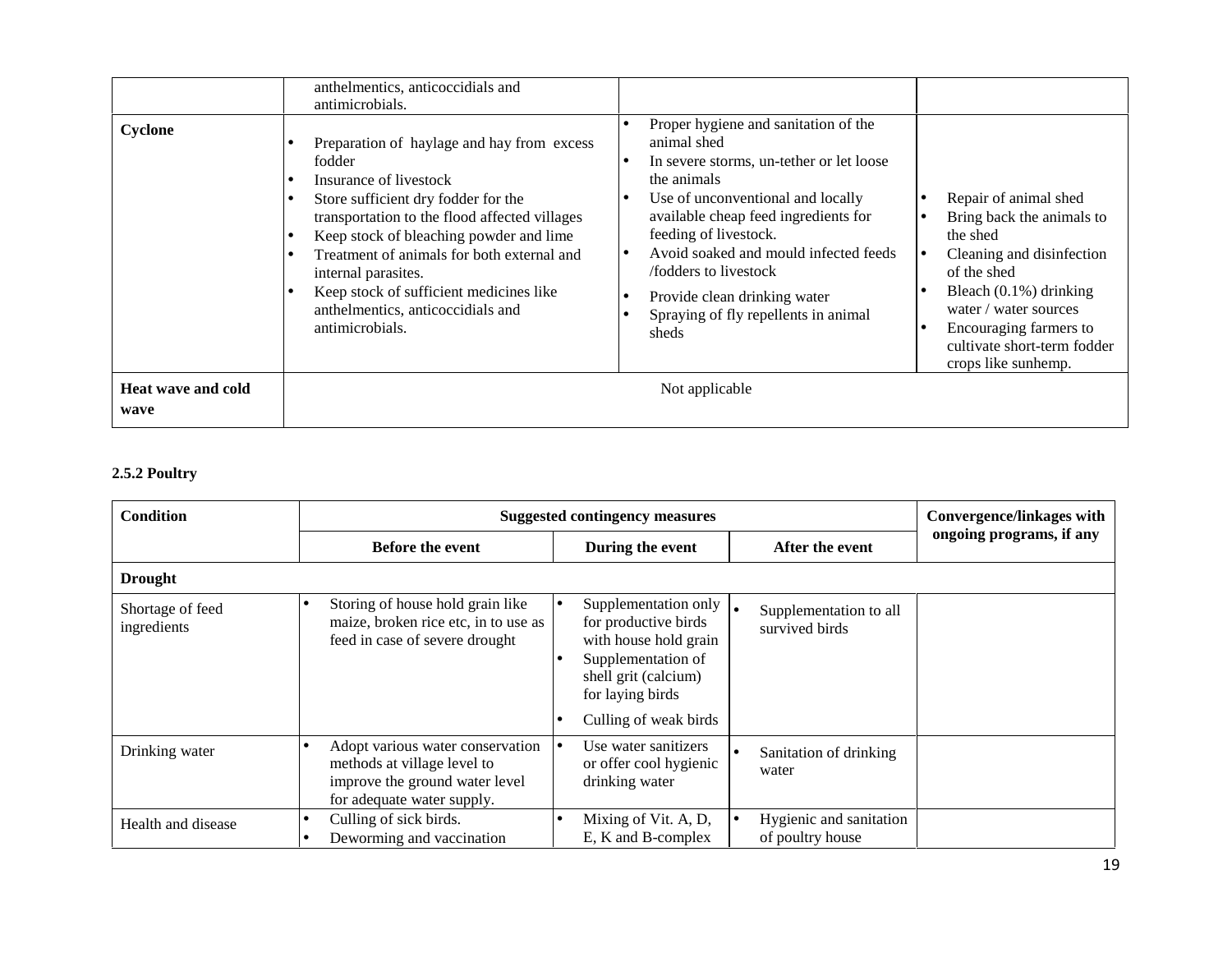| management                       | against RD and IBD                                                                                                                           | including vit C in<br>drinking water (5ml<br>in one litre water)                                                                                                                                                                                                         | Disposal of dead birds<br>$\bullet$<br>by burning /burying<br>with lime powder in pit                                                                                                                                                                                                                                |
|----------------------------------|----------------------------------------------------------------------------------------------------------------------------------------------|--------------------------------------------------------------------------------------------------------------------------------------------------------------------------------------------------------------------------------------------------------------------------|----------------------------------------------------------------------------------------------------------------------------------------------------------------------------------------------------------------------------------------------------------------------------------------------------------------------|
| <b>Floods</b>                    |                                                                                                                                              |                                                                                                                                                                                                                                                                          |                                                                                                                                                                                                                                                                                                                      |
| Shortage of feed<br>ingredients  | In case of early forewarning of<br>floods, shift the birds to safer<br>place<br>Storing of house hold feeds like<br>broken rice, pulse etc,  | Use stored feed as<br>$\bullet$<br>supplement<br>Don't allow for<br>scavenging<br>Culling of weak birds<br>$\bullet$                                                                                                                                                     | Routine practices are<br>$\bullet$<br>followed Deworming<br>and vaccination against<br><b>RD</b>                                                                                                                                                                                                                     |
| Drinking water                   | Adopt various water conservation<br>$\bullet$<br>methods at village level to<br>improve the ground water level<br>for adequate water supply. | Use water sanitizers<br>$\bullet$<br>or offer cool hygienic<br>drinking water                                                                                                                                                                                            | Sanitation of drinking<br>water                                                                                                                                                                                                                                                                                      |
| Health and disease<br>management | Add antibiotic powder in drinking<br>water to prevent any disease<br>outbreak                                                                | Prevent water logging $  \bullet$<br>١e<br>surrounding the sheds<br>through proper<br>drainage facility<br>Assure supply of<br>electricity by<br>generator or solar<br>energy or biogas<br>Sprinkle lime powder<br>to prevent ammonia<br>accumulation due to<br>dampness | Sanitation of poultry<br>house<br>Treatment of affected<br>I۰<br>birds<br>Disposal of<br>$\bullet$<br>dead birds by burning /<br>burying with lime<br>powder in pit<br>Disposal of poultry<br>-le<br>manure to prevent<br>protozoal problem<br>Supplementation of<br>coccidiostats in feed<br>Vaccination against RD |
| Cyclone                          | Not Applicable                                                                                                                               |                                                                                                                                                                                                                                                                          |                                                                                                                                                                                                                                                                                                                      |
| Heat wave and cold wave          |                                                                                                                                              |                                                                                                                                                                                                                                                                          |                                                                                                                                                                                                                                                                                                                      |

#### **2.5.3 Fisheries/ Aquaculture**

|            | <b>Suggested contingency measures</b> |                  |                 |
|------------|---------------------------------------|------------------|-----------------|
|            | <b>Before the event</b>               | During the event | After the event |
| 1) Drought |                                       |                  |                 |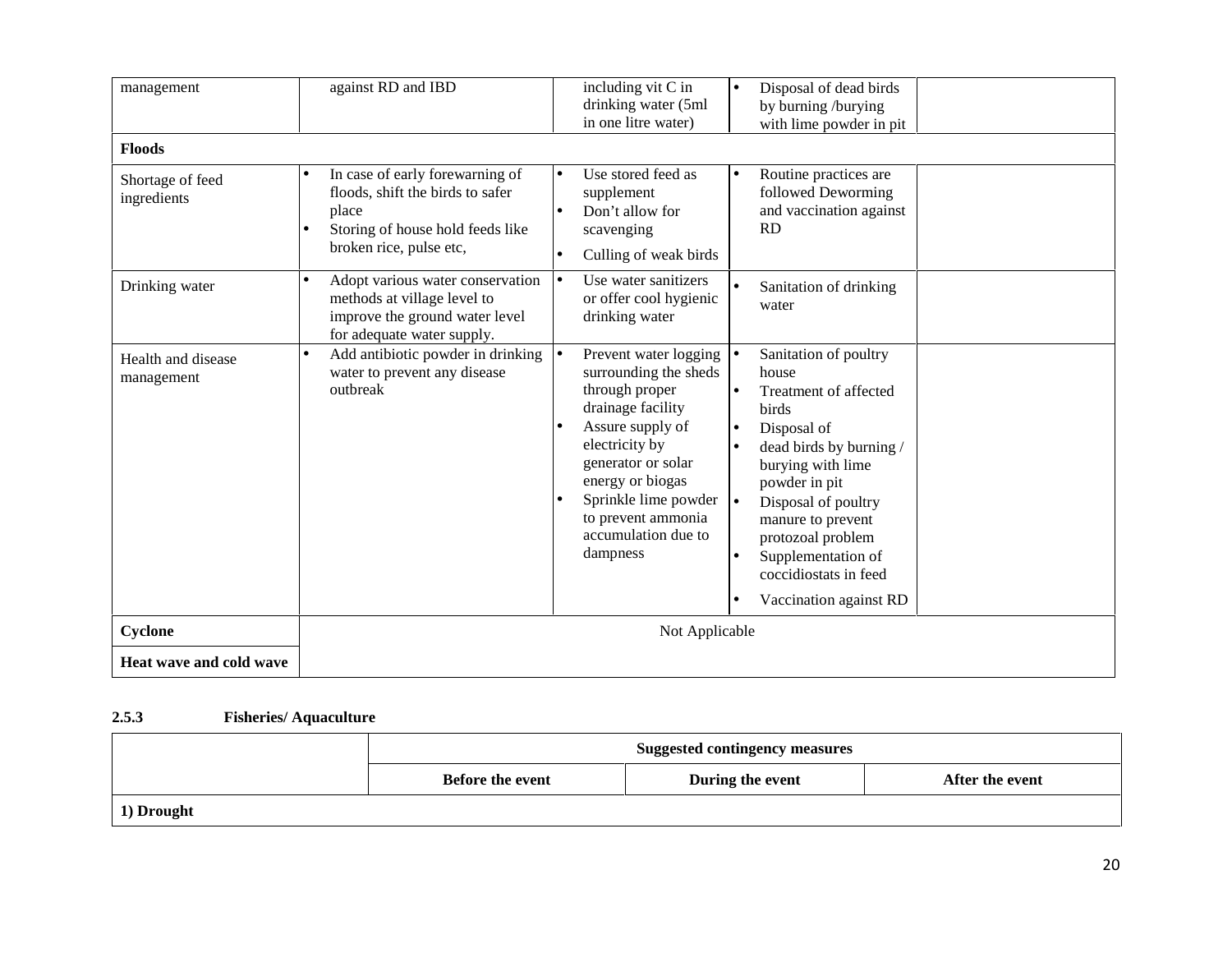| A. Capture                                                              |                                                                                                                                                  |                                                                                                                                        |                                                                                                                                          |
|-------------------------------------------------------------------------|--------------------------------------------------------------------------------------------------------------------------------------------------|----------------------------------------------------------------------------------------------------------------------------------------|------------------------------------------------------------------------------------------------------------------------------------------|
| Marine                                                                  | Not applicable                                                                                                                                   | Not applicable                                                                                                                         | Not applicable                                                                                                                           |
| Inland                                                                  | Not applicable                                                                                                                                   | Not applicable                                                                                                                         | Not applicable                                                                                                                           |
| <b>B.</b> Aquaculture                                                   |                                                                                                                                                  |                                                                                                                                        |                                                                                                                                          |
| (i) Shallow water in ponds due to<br>insufficient rains/inflow          | Maintaining appropriate water<br>level in ponds                                                                                                  | Pumping in harvested rainwater<br>into culture ponds                                                                                   | Prestocking management like<br>drying, desilting liming etc.                                                                             |
|                                                                         | Constructing additional ponds for                                                                                                                | Deepening of ponds<br>$\bullet$                                                                                                        |                                                                                                                                          |
|                                                                         | harvesting rainwater (Reservoir<br>ponds)                                                                                                        | Reduce the stocking density or<br>harvest the stock                                                                                    |                                                                                                                                          |
| (ii) Impact of salt load build up in<br>ponds / change in water quality | Maintaining appropriate water<br>$\bullet$<br>quality parameters<br>Continuous monitoring of water<br>quality                                    | Application of lime in dikes to<br>reduce the effects of acidity                                                                       | Partial water exchange to optimize<br>salinity                                                                                           |
| (iii) Any other                                                         |                                                                                                                                                  |                                                                                                                                        |                                                                                                                                          |
| 2) Floods                                                               |                                                                                                                                                  |                                                                                                                                        |                                                                                                                                          |
| A. Capture                                                              |                                                                                                                                                  |                                                                                                                                        |                                                                                                                                          |
| Marine                                                                  | Not applicable                                                                                                                                   | Not applicable                                                                                                                         | Not applicable                                                                                                                           |
| Inland                                                                  | Not applicable                                                                                                                                   | Not applicable                                                                                                                         | Not applicable                                                                                                                           |
| <b>B.</b> Aquaculture                                                   |                                                                                                                                                  |                                                                                                                                        |                                                                                                                                          |
| (i) Inundation with flood water                                         | Strengthening of dike<br>$\bullet$<br>Maintain a freeboard of 2-3 feet<br>above water line<br>Fix overflow pipes with nets at the<br>outflow     | Pumping out water<br>$\bullet$<br>Fixing nets with appropriate<br>size to reduce the loss of stock<br>Harvest the stock to reduce loss | Strengthening of dikes and other<br>$\bullet$<br>structures<br>Stock the ponds at appropriate<br>$\bullet$<br>stocking density           |
| (ii) Water contamination and changes<br>in water quality                | Maintenance of appropriate water<br>$\bullet$<br>quality parameters<br>Conduct training programmes for<br>monitoring water quality<br>parameters | Apply remedial measures to<br>keep optimum water quality<br>parameters for culture                                                     | Continuous monitoring of water<br>$\bullet$<br>quality parameters<br>Maintenance of appropriate water<br>$\bullet$<br>quality parameters |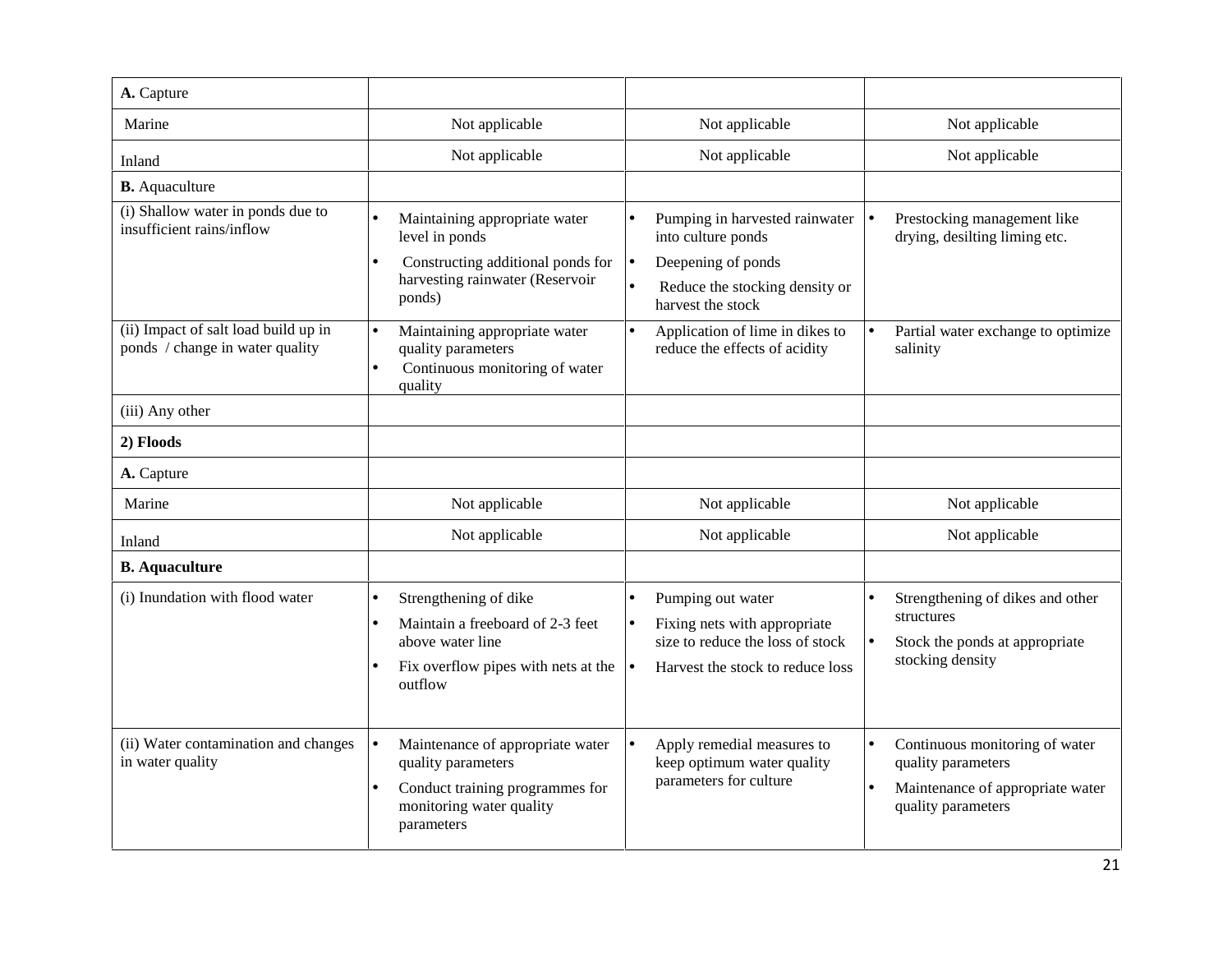| (iii) Health and diseases                                       | Conducting surveillance<br>programmes<br>Identify risks associated with the<br>suspected outbreak of pathogens<br>Suggest suitable remedial<br>measures for common pathogens<br>Follow best management practices<br>$\bullet$ | Continuous monitoring of<br>pathogens<br>Apply suitable remedial<br>$\bullet$<br>measures                                              | Continuous monitoring of<br>$\bullet$<br>pathogens                                                   |
|-----------------------------------------------------------------|-------------------------------------------------------------------------------------------------------------------------------------------------------------------------------------------------------------------------------|----------------------------------------------------------------------------------------------------------------------------------------|------------------------------------------------------------------------------------------------------|
| (iv) Loss of stock and inputs (feed,<br>chemicals etc)          | Stock the ponds at appropriate<br>$\bullet$<br>stocking density<br>Store the feeds in a proper place<br>$\bullet$<br>Apply for crop insurance<br>$\bullet$                                                                    | Harvest the stock<br>Avail the crop insurance                                                                                          | Restore the damaged structures<br>and stock seeds at appropriate<br>density                          |
| (v) Infrastructure damage (pumps,<br>aerators, huts etc)        | <b>NA</b>                                                                                                                                                                                                                     | <b>NA</b>                                                                                                                              | <b>NA</b>                                                                                            |
| (vi) Any other                                                  |                                                                                                                                                                                                                               |                                                                                                                                        |                                                                                                      |
| 3. Cyclone / Tsunami                                            |                                                                                                                                                                                                                               |                                                                                                                                        |                                                                                                      |
| A. Capture                                                      |                                                                                                                                                                                                                               |                                                                                                                                        |                                                                                                      |
| Marine                                                          | Prevention of fishing during<br>cyclone / Tsunami warning times                                                                                                                                                               | Safely return back to the<br>$\bullet$<br>shore/Stay at home / move to<br>safe places                                                  | Cyclone / Tsunami shelter<br>$\bullet$<br>Rehabilitation of affected area                            |
| (i) Average compensation paid due to<br>loss of fishermen lives | As per prevailing Government norms                                                                                                                                                                                            |                                                                                                                                        |                                                                                                      |
| (ii) Avg. no. of boats /nets /damaged                           |                                                                                                                                                                                                                               |                                                                                                                                        |                                                                                                      |
| (iii) Avg. no. of houses damaged                                |                                                                                                                                                                                                                               |                                                                                                                                        |                                                                                                      |
| Inland                                                          |                                                                                                                                                                                                                               |                                                                                                                                        |                                                                                                      |
| <b>B.</b> Aquaculture                                           |                                                                                                                                                                                                                               |                                                                                                                                        |                                                                                                      |
| (i) Overflow / flooding of ponds                                | Strengthening of dike<br>Maintain a freeboard of 2-3 feet<br>above water line<br>Fix overflow pipes with nets at the $\vert \bullet \vert$<br>outflow                                                                         | Pumping out water<br>Fixing nets with appropriate<br>$\bullet$<br>size to reduce the loss of stock<br>Harvest the stock to reduce loss | Strengthening of dikes and other<br>structures<br>Stock the ponds at appropriate<br>stocking density |
| (ii) Changes in water quality (fresh                            | Maintenance of appropriate water<br>$\bullet$                                                                                                                                                                                 | Apply remedial measures to                                                                                                             | Continuous monitoring of water<br>$\bullet$                                                          |